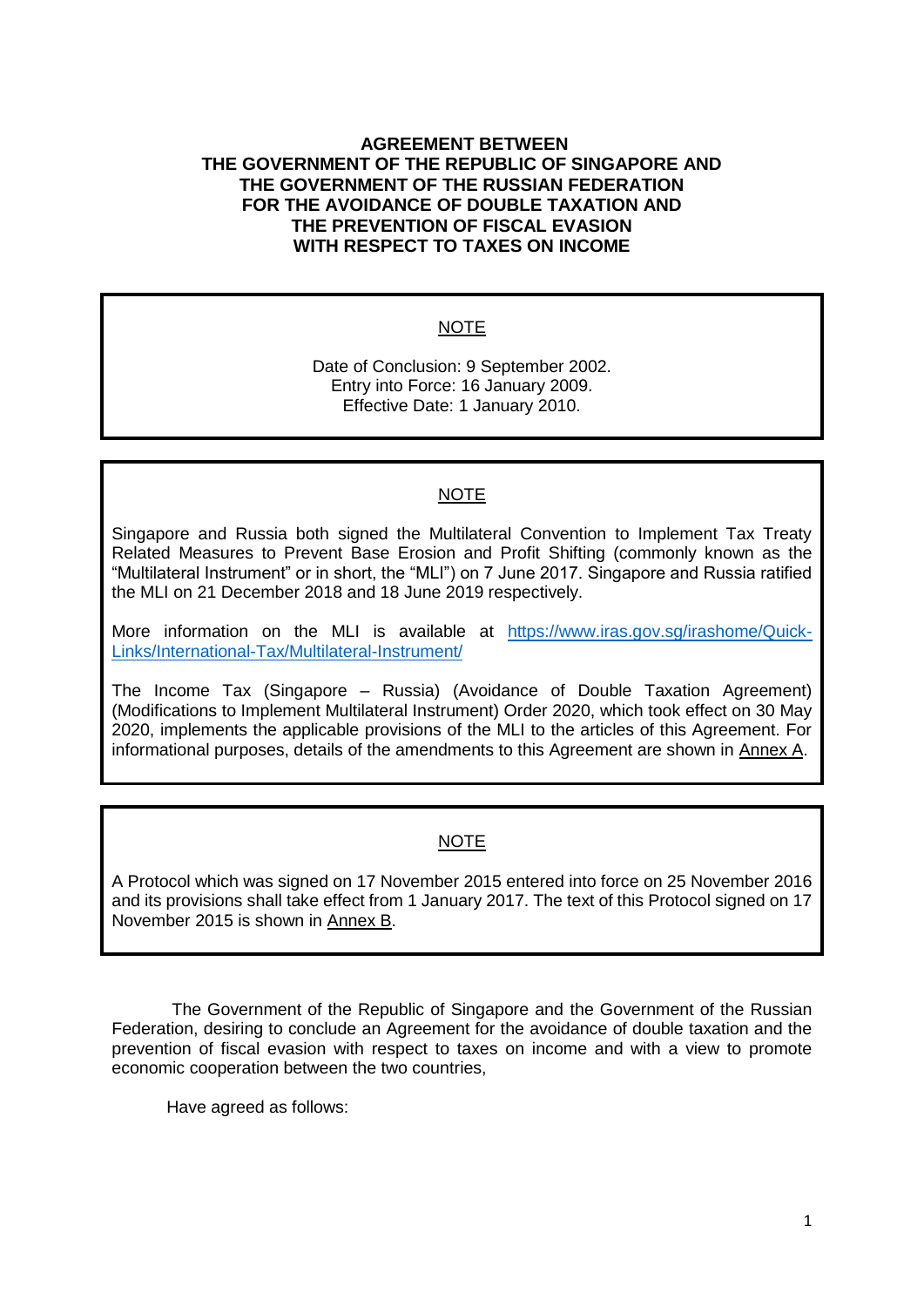## **ARTICLE 1 - PERSONAL SCOPE**

This Agreement shall apply to persons who are residents of one or both of the Contracting States.

## **ARTICLE 2 - TAXES COVERED**

1. This Agreement shall apply to taxes on income imposed in each Contracting State, in accordance with the laws of each Contracting State, irrespective of the manner in which they are levied.

2. There shall be regarded as taxes on income all taxes imposed on total income or on elements of income, including taxes on gains from the alienation of movable or immovable property.

3. The existing taxes to which the Agreement shall apply are in particular:

a) in the case of the Russian Federation:

(i) tax on profits (income) of enterprises and organisations;

(ii) the income tax on individuals

(hereinafter referred to as "Russian tax");

b) in the case of Singapore:

the income tax

(hereinafter referred to as "Singapore tax").

4. The Agreement shall also apply to any identical or substantially similar taxes on income which are imposed after the date of signature of this Agreement in addition to, or in place of the existing taxes. The competent authorities of the Contracting States shall notify each other of any substantial changes which have been made in their respective taxation laws.

## **ARTICLE 3 - GENERAL DEFINITIONS**

1. For the purposes of this Agreement, unless the context otherwise requires:

- a) the terms "a Contracting State" and "the other Contracting State" mean the Russian Federation (Russia) or Singapore, as the context requires;
- b) the term "the Russian Federation" means the territory of the Russian Federation as well as its exclusive economic zone and continental shelf where the Russian Federation exercises its sovereign rights and jurisdiction in conformity with the United Nations Convention on the Law of the Sea, 1982;
- c) the term "Singapore", when used in a geographical sense, means the territory of the Republic of Singapore and the adjacent areas over which the Republic of Singapore exercises sovereign rights and jurisdiction in conformity with the United Nations Convention on the Law of the Sea, 1982;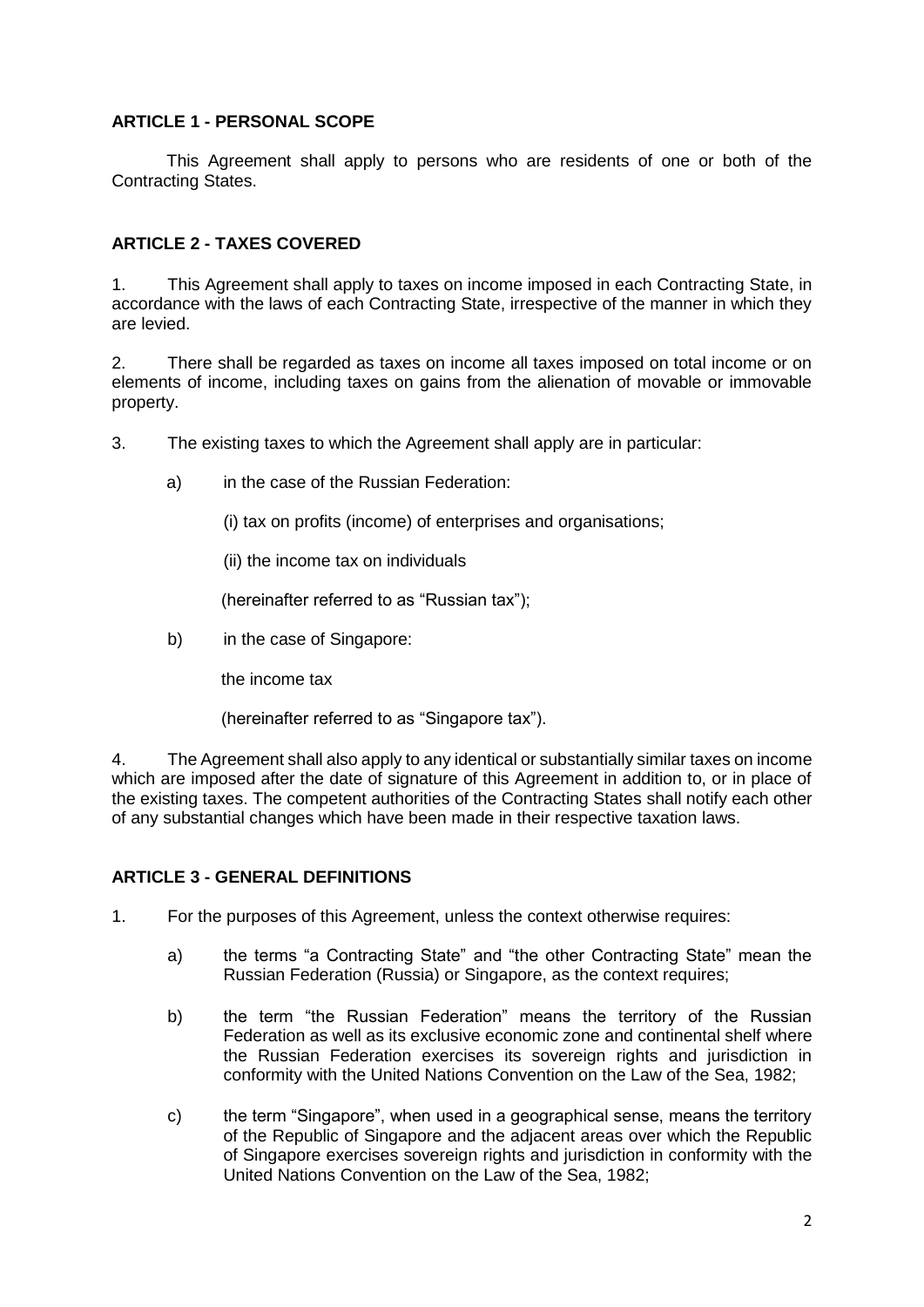- d) the term "person" includes an individual, a company and any other body of persons;
- e) the term "company" means any body corporate or any entity which is treated as a body corporate for tax purposes;
- f) the terms "enterprise of a Contracting State" and "enterprise of the other Contracting State" mean respectively an enterprise carried on by a resident of a Contracting State and an enterprise carried on by a resident of the other Contracting State;
- g) the term "international traffic" means any transport by ship or aircraft operated by an enterprise of a Contracting State, except when the ship or aircraft is operated solely between places in the other Contracting State.
- h) the term "nationals" means:
	- (i) all individuals possessing the citizenship of a Contracting State;
	- (ii) all legal persons, partnerships and associations deriving their status as such from the laws in force in a Contracting State;
- i) the term "competent authority" means:
	- (i) in the case of the Russian Federation the Ministry of Finance or its authorised representative;
	- (ii) in the case of Singapore, the Minister for Finance or his authorised representative.

2. As regards the application of this Agreement by a Contracting State, any term not defined therein shall, unless the context otherwise requires, have the meaning which it has under the laws of that State relating to the taxes to which the Agreement applies.

# **ARTICLE 4 - RESIDENT**

1. For the purposes of this Agreement, the term "resident of a Contracting State" means any person who, under the law of that State, is liable to tax therein by reason of his domicile, residence, place of management, place of registration or any other criterion of a similar nature, and also includes that State and any political subdivision or local authority or statutory body thereof.

2. Where by reason of the provisions of paragraph 1 an individual is a resident of both Contracting States, then his status shall be determined as follows:

a) he shall be deemed to be a resident of the Contracting State in which he has a permanent home available to him; if he has a permanent home available to him in both States, he shall be deemed to be a resident of the State with which his personal and economic relations are closer (centre of vital interests);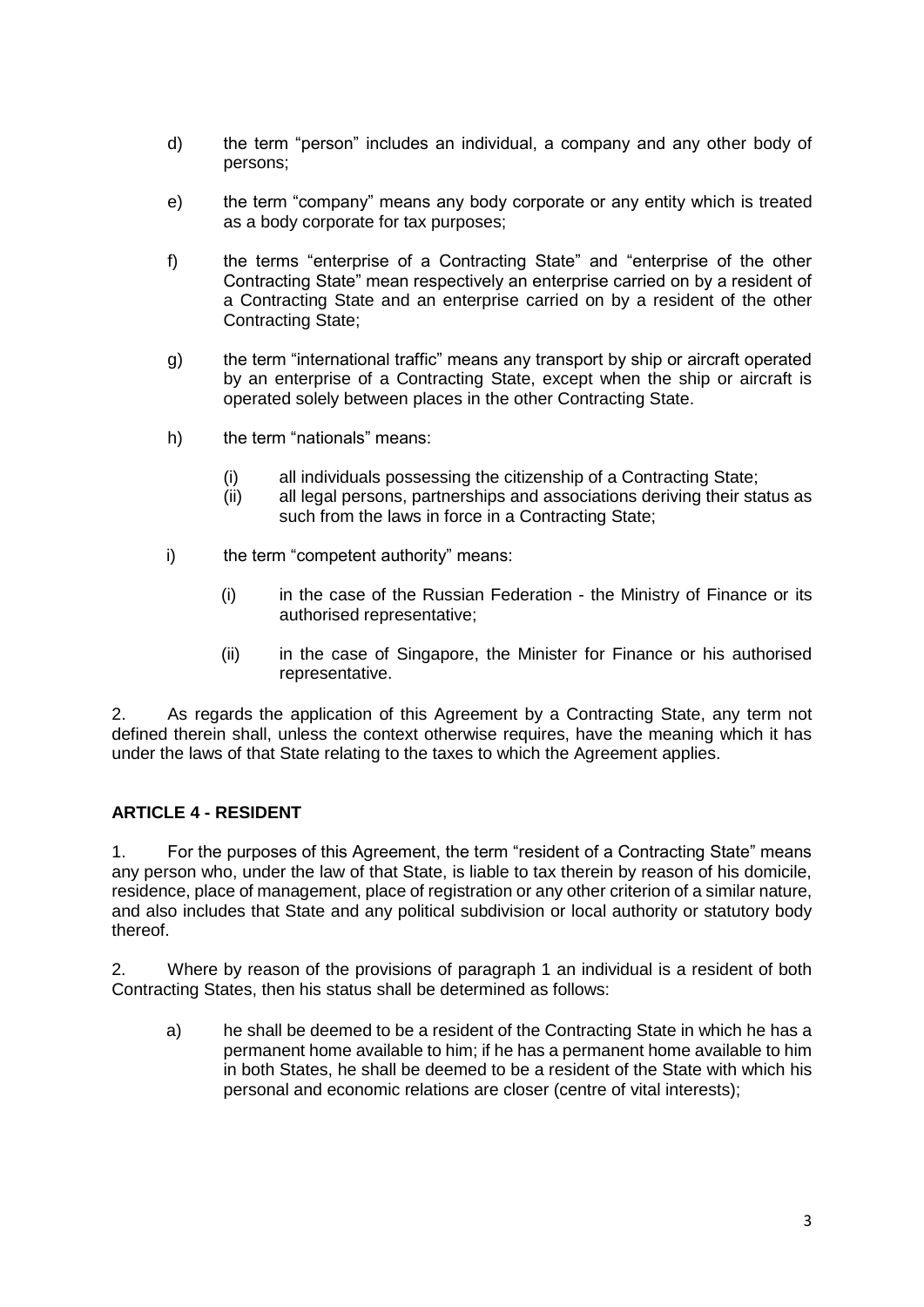- b) if the Contracting State in which he has his centre of vital interests cannot be determined, or if he does not have a permanent home available to him in either State, he shall be deemed to be a resident of the State in which he has an habitual abode;
- c) if he has an habitual abode in both States or in neither of them, he shall be deemed to be a resident of the State of which he is a citizen;
- d) if his status cannot be determined according to sub-paragraphs a) to c), the competent authorities of the Contracting States shall settle the question by mutual agreement.

3. Where by reason of the provisions of paragraph 1 a person other than an individual is a resident of both Contracting States, then it shall be deemed to be a resident of the Contracting State in which its place of effective management is situated. If its place of effective management cannot be determined, the competent authorities of the Contracting States shall settle the question by mutual agreement.

# **ARTICLE 5 - PERMANENT ESTABLISHMENT**

1. For the purposes of this Agreement, the term "permanent establishment" means a fixed place of business through which the business of an enterprise is wholly or partly carried on.

- 2. The term "permanent establishment" includes especially:
	- a) a place of management;
	- b) a branch;
	- c) an office;
	- d) a factory;
	- e) a workshop;
	- f) a mine, an oil or gas well, a quarry or any other place of extraction of natural resources;
	- g) a building site, construction, installation or assembly project or supervisory activities in connection therewith, but only if such site, project or activities continue for a period of more than 6 months;
	- h) the furnishing of services, including consultancy services, by a resident of a Contracting State through employees or other personnel in the other Contracting State for a period or periods aggregating more than 3 months in any twelve-month period.

3. Notwithstanding the preceding provisions of this Article, the following kinds of activities shall not constitute a permanent establishment:

a) the use of facilities solely for the purpose of storage or display or delivery of goods or merchandise belonging to the enterprise;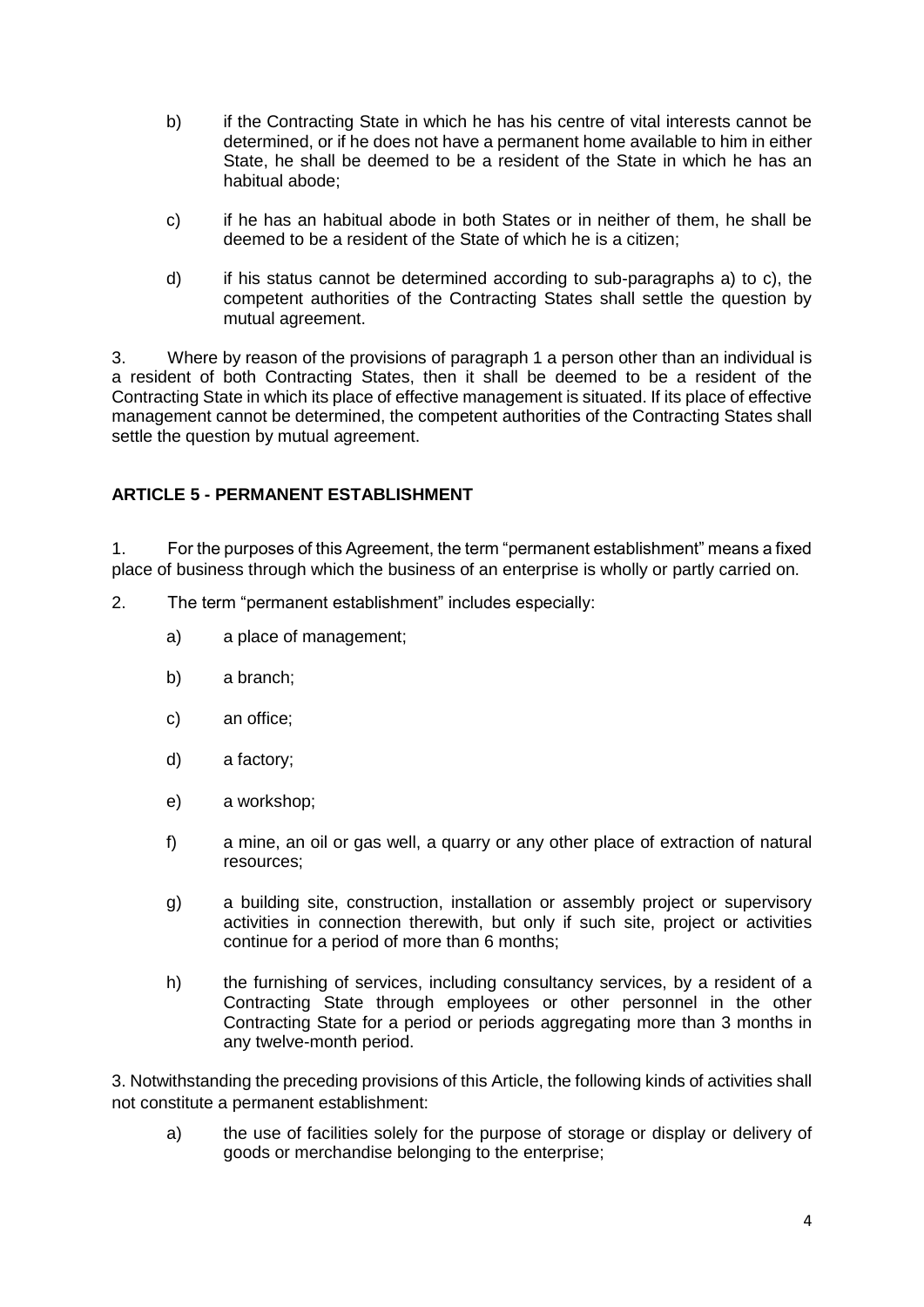- b) the maintenance of a stock of goods or merchandise belonging to the enterprise solely for the purpose of storage or display or delivery;
- c) the maintenance of a stock of goods or merchandise belonging to the enterprise solely for the purpose of processing by another enterprise;
- d) the maintenance of a fixed place of business solely for the purpose of purchasing goods or merchandise, or of collecting information, for the enterprise;
- e) the maintenance of a fixed place of business solely for the purpose of carrying on, for the enterprise, any other activity of a preparatory or auxiliary character;
- f) the maintenance of a fixed place of business solely for any combination of activities mentioned in sub-paragraphs a) to e), provided that the overall activity of the fixed place of business resulting from this combination is of a preparatory or auxiliary character.

4. Notwithstanding the provisions of paragraphs 1 and 2, where a person - other than an agent of an independent status to whom paragraph 5 applies - is acting in a Contracting State on behalf of an enterprise of the other Contracting State, that enterprise shall be deemed to have a permanent establishment in the first-mentioned Contracting State in respect of any activities which that person undertakes for the enterprise, if such a person has and habitually exercises in that State an authority to conclude contracts in the name of the enterprise, unless the activities of such person are limited to those mentioned in paragraph 3 which, if exercised through a fixed place of business, would not make this fixed place of business a permanent establishment under the provisions of that paragraph.

5. An enterprise of a Contracting State shall not be deemed to have a permanent establishment in the other Contracting State merely because it carries on business in that other Contracting State through a broker, general commission agent or any other agent of an independent status, provided that such persons are acting in the ordinary course of their business.

6. The fact that a company which is a resident of a Contracting State controls or is controlled by a company which is a resident of the other Contracting State, or which carries on business in that other Contracting State (whether through a permanent establishment or otherwise), shall not of itself constitute either company a permanent establishment of the other.

# **ARTICLE 6 - INCOME FROM IMMOVABLE PROPERTY**

1. Income derived by a resident of a Contracting State from immovable property (including income from agriculture or forestry) situated in the other Contracting State may be taxed in that other State.

2. The term "immovable property" shall have the meaning which it has under the law of the Contracting State in which the property in question is situated. The term shall in any case include property accessory to immovable property, livestock and equipment used in agriculture and forestry, rights to which the provisions of laws respecting landed property apply, rights known as usufruct of immovable property and rights to variable or fixed payments as consideration for the working of, or the right to work, mineral deposits, sources and other natural resources. Ships and aircraft shall not be regarded as immovable property.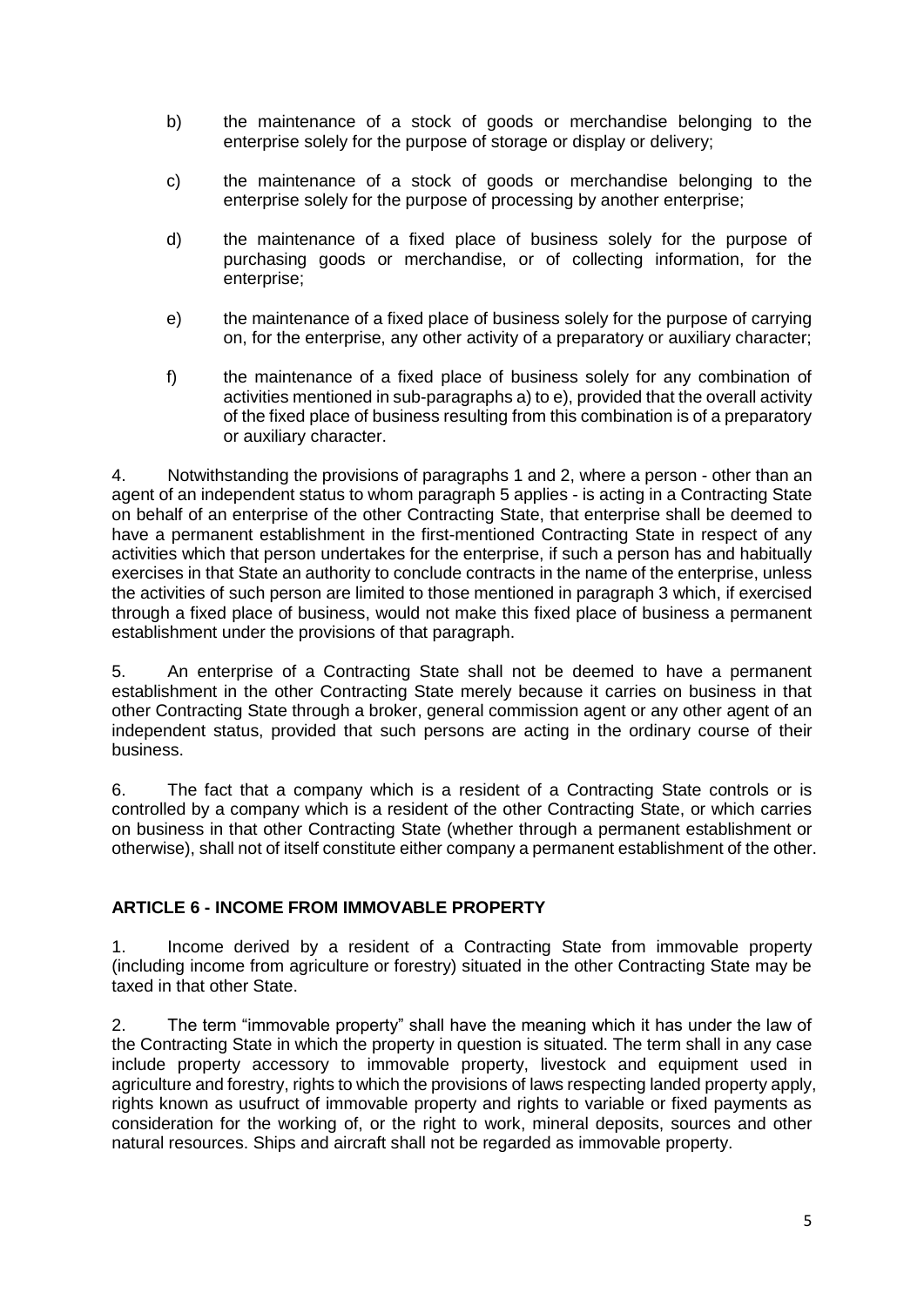3. The provisions of paragraph 1 shall apply to income derived from the direct use, letting, or use in any other form of immovable property.

4. The provisions of paragraphs 1 and 3 shall also apply to income from immovable property of an enterprise and to income from immovable property used for the performance of independent personal services.

# **ARTICLE 7 - BUSINESS PROFITS**

1. The profits of an enterprise of a Contracting State shall be taxable only in that State unless the enterprise carries on business in the other Contracting State through a permanent establishment situated therein. If the enterprise carries on business as aforesaid, the profits of the enterprise may be taxed in the other Contracting State but only so much of them as is attributable to that permanent establishment.

2. Subject to the provisions of paragraph 3, where an enterprise of a Contracting State carries on business in the other Contracting State through a permanent establishment situated therein, there shall in each Contracting State be attributed to that permanent establishment the profits which it might be expected to make if it were a distinct and separate enterprise engaged in the same or similar activities under the same or similar conditions and dealing wholly independently with the enterprise of which it is a permanent establishment.

3. In determining the profits of a permanent establishment, there shall be allowed as deductions expenses which are incurred for the purposes of the permanent establishment, including executive and general administrative expenses so incurred, whether in the Contracting State in which the permanent establishment is situated or elsewhere.

4. No profits shall be attributed to a permanent establishment by reason of the mere purchase by that permanent establishment of goods or merchandise for the enterprise.

5. Where profits include items of income which are dealt with separately in other Articles of this Agreement, then the provisions of those Articles shall not be affected by the provisions of this Article.

# **ARTICLE 8 - PROFITS FROM INTERNATIONAL TRANSPORT**

1. Profits derived by an enterprise of a Contracting State from the operation of ships or aircraft in international traffic and the rental on a full or bareboat basis of ships or aircraft, or of containers and related equipment, which in either case is incidental to the operation of ships or aircraft in international traffic shall be taxable only in that Contracting State.

2. The provisions of paragraph 1 shall also apply to profits from the participation in a pool, a joint business or an international operating agency.

# **ARTICLE 9 - ASSOCIATED ENTERPRISES**

- 1. Where
	- a) an enterprise of a Contracting State participates directly or indirectly in the management, control or capital of an enterprise of the other Contracting State, or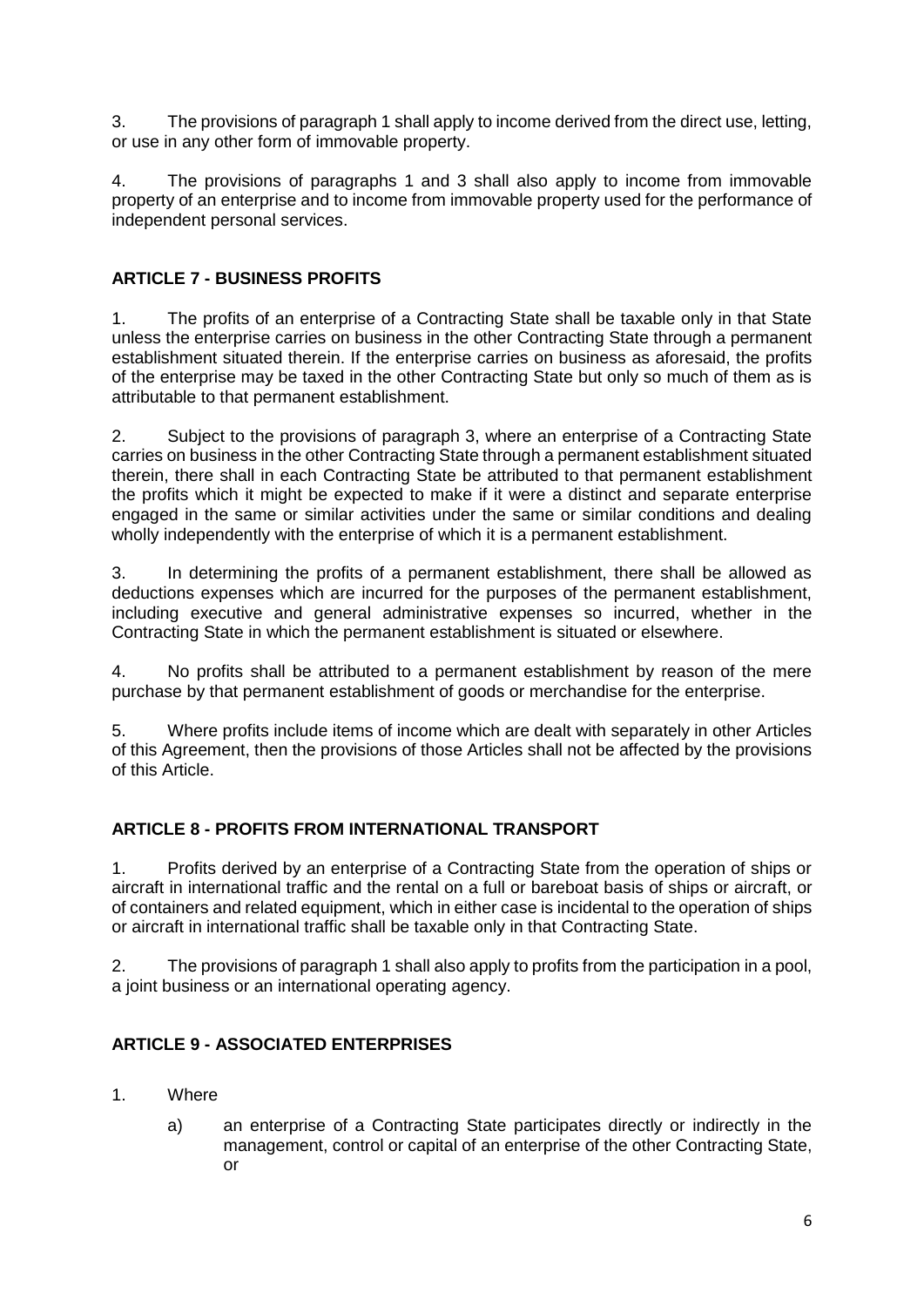b) the same persons participate directly or indirectly in the management, control or capital of an enterprise of a Contracting State and an enterprise of the other Contracting State,

and in either case conditions are made or imposed between the two enterprises in their commercial or financial relations which differ from those which would be made between independent enterprises, then any profits which would have accrued to one of the enterprises, but, by reason of those conditions, have not so accrued, may be included in the profits of that enterprise and taxed accordingly.

2. Where a Contracting State includes in the profits of an enterprise of that State - and taxes accordingly - profits on which an enterprise of the other Contracting State has been charged to tax in that other State and the profits so included are by the first-mentioned State claimed to be profits which would have accrued to the enterprise of the first-mentioned State if the conditions made between the two enterprises have been those which would have been made between independent enterprises, then that other State shall make an appropriate adjustment to the amount of the tax charged therein on those profits, where that other State considers the adjustment justified. In determining such adjustment, due regard shall be had to the other provisions of this Agreement and the competent authorities of the Contracting States shall if necessary consult each other.

# **ARTICLE 10 - DIVIDENDS**

1. Dividends paid by a company which is a resident of a Contracting State to a resident of the other Contracting State may be taxed in that other State.

2. However, such dividends may also be taxed in the Contracting State of which the company paying the dividends is a resident and according to the laws of that State, but if the recipient is the beneficial owner of the dividends the tax so charged shall not exceed:

- a) 5 per cent of the gross amount of the dividends if the beneficial owner of the dividends is the Government of the other Contracting State;
- b) 5 per cent of the gross amount of the dividends if the beneficial owner of the dividends is a company which holds directly at least 15 per cent of the capital of the company paying the dividends and has invested in it at least US\$100,000 or its equivalent in other currencies;
- c) 10 per cent of the gross amount of the dividends in all other cases.

The provisions of this paragraph shall not affect the taxation of the company on the profits out of which the dividends are paid.

3. The term "dividends" as used in this Article means income from shares or other rights, not being debt claims, participating in profits, as well as income from other corporate rights which is subjected to the same taxation treatment as income from shares by the taxation laws of the Contracting State of which the company making the distribution is a resident.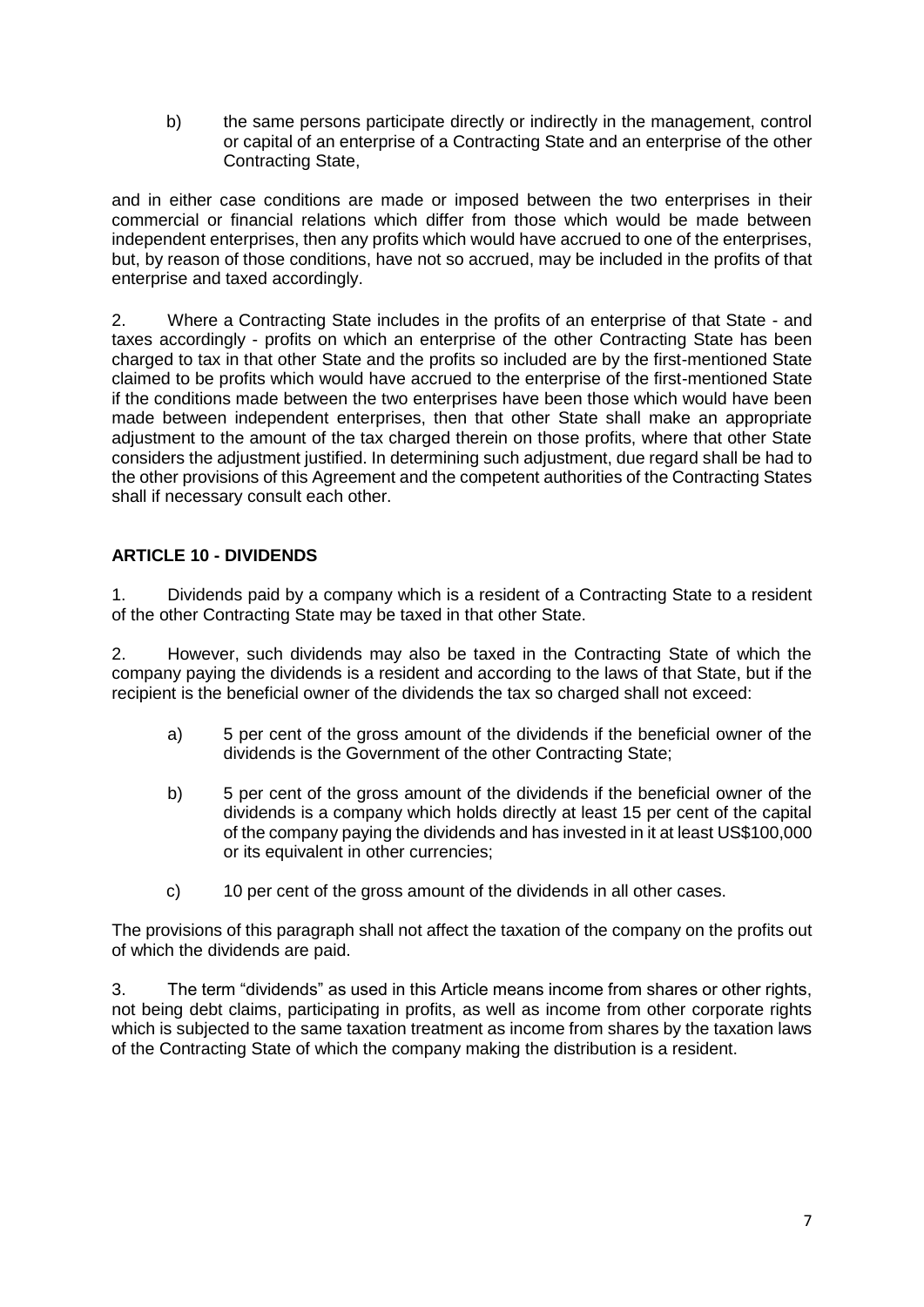4. The provision of paragraphs 1 and 2 shall not apply if the beneficial owner of the dividends, being a resident of a Contracting State, carries on business in the other Contracting State of which the company paying the dividends is a resident, through a permanent establishment situated therein, or performs in that other State independent personal services from a fixed base situated therein, and the dividends are attributable to such permanent establishment or fixed base. In such case, the provisions of Article 7 or Article 14, as the case may be, shall apply.

5. Where a company which is a resident of a Contracting State derives profits or income from the other Contracting State, that other Contracting State may not impose any tax on the dividends paid by the company, except insofar as such dividends are paid to a resident of that other State or insofar as the holding in respect of which the dividends are paid is effectively connected with a permanent establishment or a fixed base situated in that other State, nor subject the company's undistributed profits to a tax on undistributed profits, even if the dividends paid or the undistributed profits consist wholly or partly of profits or income arising in such other State.

# **ARTICLE 11 - INTEREST**

1. Interest arising in a Contracting State and paid to a resident of the other Contracting State may be taxed in that other Contracting State.

2. However, such interest may also be taxed in the Contracting State in which it arises and according to the laws of that State, but if the recipient is the beneficial owner of the interest the tax so charged shall not exceed 7.5 per cent of the gross amount of the interest.

3. Notwithstanding the provisions of paragraph 2, interest arising in a Contracting State and paid to the Government of the other Contracting State shall be exempt from tax in the first-mentioned Contracting State.

4. The term "interest" as used in this Article means income from debt-claims of every kind, and in particular, income from government securities, bonds or debentures, including premiums and prizes attaching to such securities, bonds or debentures. Penalty charges for late payment shall not be regarded as interest for the purpose of this Article.

5. The provisions of paragraphs 1 and 2 shall not apply if the beneficial owner of the interest, being a resident of a Contracting State, carries on business in the other Contracting State in which the interest arises, through a permanent establishment or performs independent personal services from a fixed base situated therein, and the debt-claim in respect of which the interest is paid is effectively connected with such permanent establishment or fixed base. In such case the provisions of Article 7 or Article 14, as the case may be, shall apply.

6. Interest shall be deemed to arise in a Contracting State when the payer is a resident of that Contracting State. Where, however, the person paying the interest, whether he is a resident of a Contracting State or not, has in a Contracting State a permanent establishment or a fixed base in connection with which the indebtedness on which the interest is paid was incurred, and such interest is borne by such permanent establishment or fixed base, then such interest shall be deemed to arise in the Contracting State in which the permanent establishment or fixed base is situated.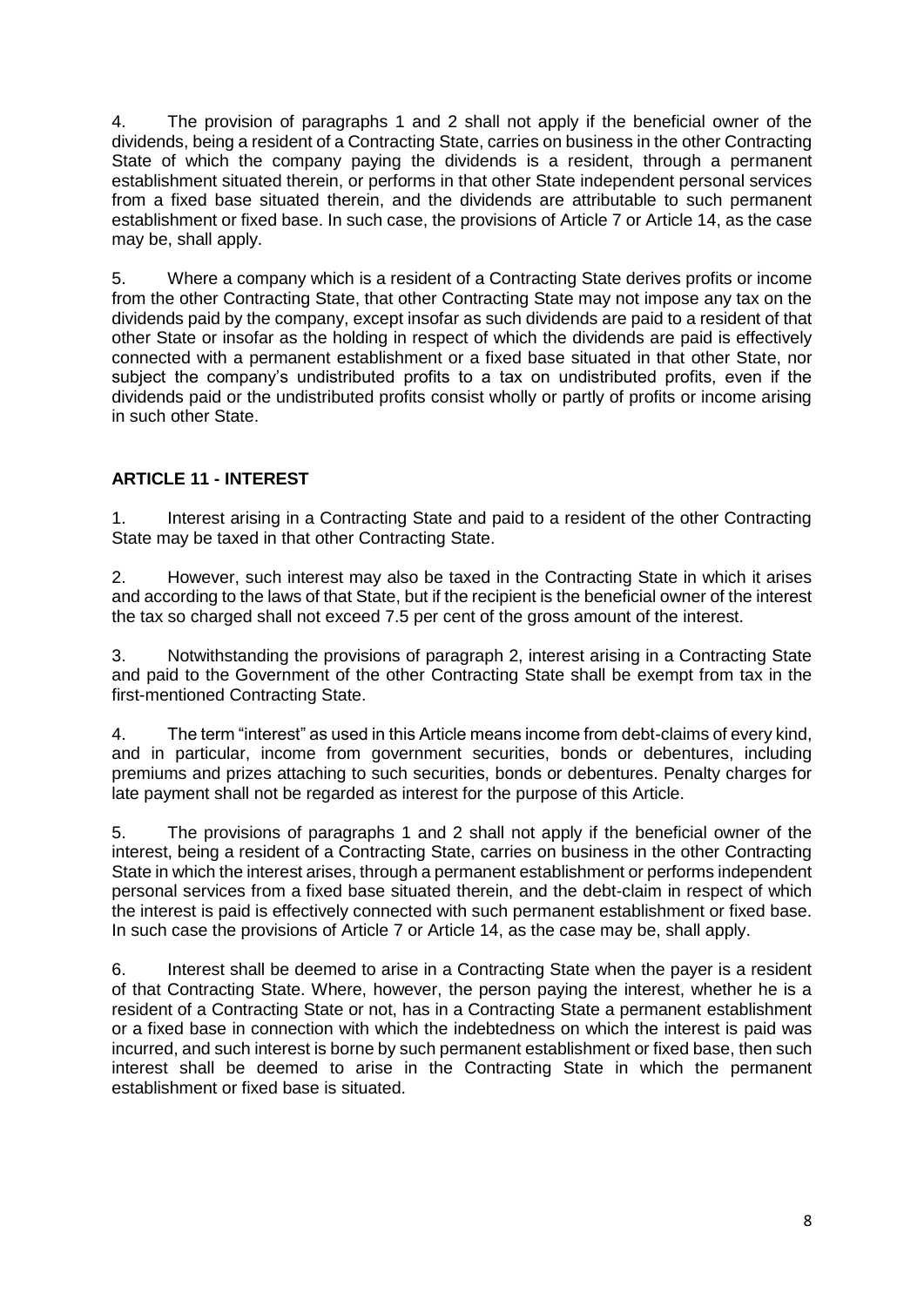7. Where, by reason of a special relationship between the payer and the beneficial owner or between both of them and some other person, the amount of the interest, having regard to the debt claim for which it is paid, exceeds the amount which would have been agreed upon by the payer and the beneficial owner in the absence of such relationship, the provisions of this Article shall apply only to the last-mentioned amount. In such case the excess part of the payments shall remain taxable according to the laws of each Contracting State, due regard being had to the other provisions of this Agreement.

# **ARTICLE 12 - ROYALTIES**

1. Royalties arising in a Contracting State and paid to a resident of the other Contracting State may be taxed in that other Contracting State.

2. However, such royalties may also be taxed in the Contracting State in which they arise and according to the laws of that State, but if the recipient is the beneficial owner of the royalties, the tax so charged shall not exceed 7.5 per cent of the gross amount of the royalties.

3. The term "royalties" as used in this Article means payments of any kind received as a consideration for the use of, or the right to use, any copyright of literary, artistic or scientific work including cinematograph films, and recordings for radio or television broadcasting, computer programmes, any patent, trade mark, design or model, plan, secret formula or process, know-how or for information concerning industrial, commercial or scientific experience or for the use of, or the right to use, industrial, commercial or scientific equipment.

4. The provisions of paragraph 1 and 2 shall not apply if the beneficial owner of the royalties, being a resident of a Contracting State, carries on business in the other Contracting State in which the royalties arise, through a permanent establishment or performs independent personal services from a fixed base situated therein, and the right or property in respect of which the royalties are paid is effectively connected with such permanent establishment or fixed base. In such case the provisions of Article 7 or Article 14, as the case may be, shall apply.

5. Royalties shall be deemed to arise in a Contracting State when the payer is a resident of that Contracting State. Where, however, the person paying the royalties, whether he is a resident of a Contracting State or not, has in a Contracting State a permanent establishment or a fixed base in connection with which the liability to pay the royalties was incurred, and such royalties are borne by such permanent establishment or fixed base, then such royalties shall be deemed to arise in the Contracting State in which the permanent establishment or fixed base is situated.

6. Where by reason of a special relationship between the payer and the beneficial owner or between both of them and some other person, the amount of the royalties, having regard to the use, right or information for which they are paid, exceeds the amount which would have been agreed upon by the payer and the beneficial owner in the absence of such relationship, the provisions of this Article shall apply only to the last-mentioned amount. In such case, the excess part of the payments shall remain taxable according to the laws of each Contracting State, due regard being had to the other provisions of this Agreement.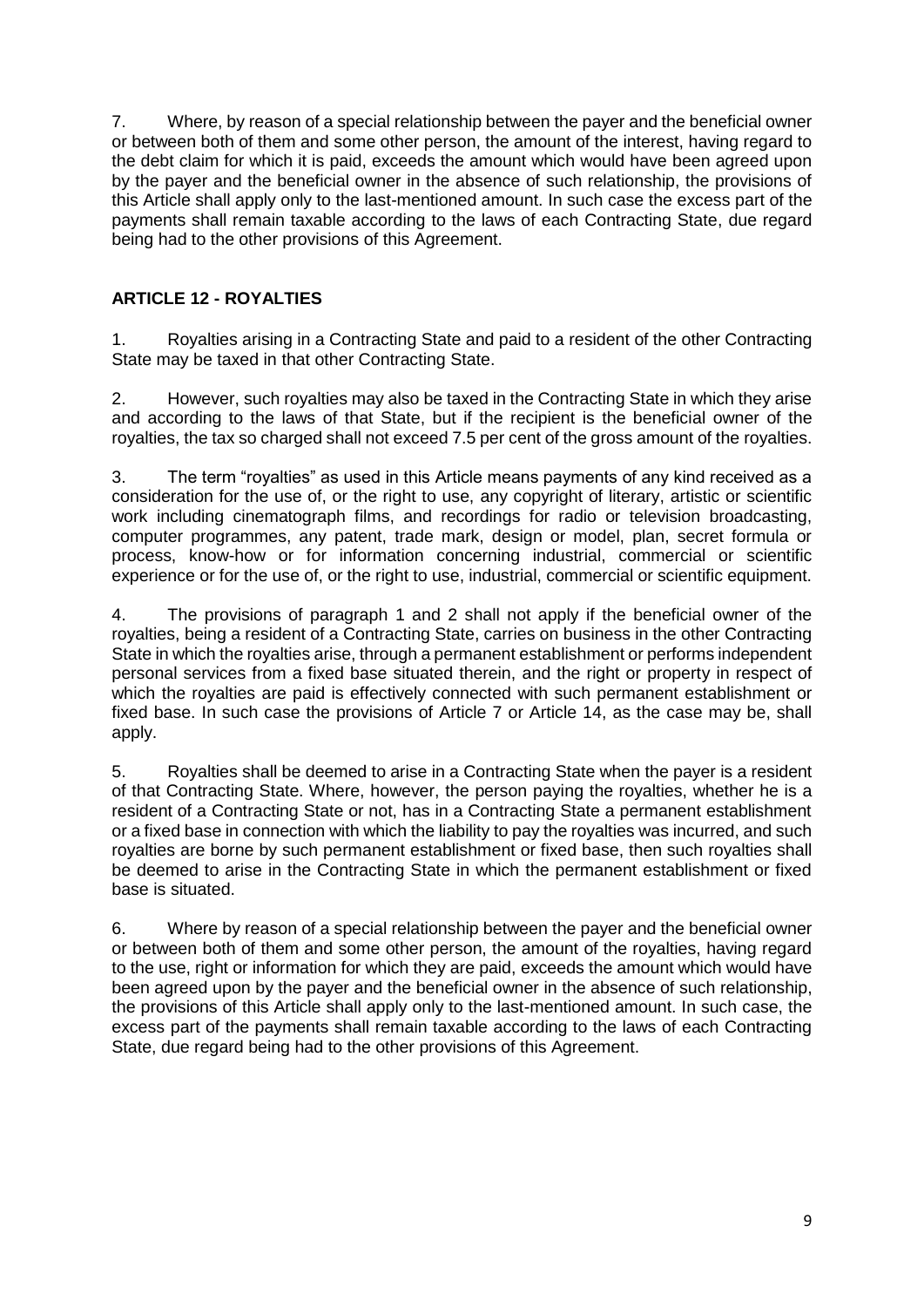## **ARTICLE 13 - CAPITAL GAINS**

1. Gains derived by a resident of a Contracting State from the alienation of immovable property referred to in Article 6 and situated in the other Contracting State may be taxed in that other State.

2. Gains from the alienation of movable property forming part of the business property of a permanent establishment which an enterprise of a Contracting State has in the other Contracting State or of movable property pertaining to a fixed base available to a resident of a Contracting State in the other Contracting State for the purpose of performing independent personal services, including such gains from the alienation of such a permanent establishment or of such a fixed base, may be taxed in that other State.

3. Gains derived by a resident of a Contracting State from the alienation of shares, other than shares traded on a Stock Exchange recognised by the other Contracting State, deriving at least three quarters of their value directly or indirectly from immovable property situated in that other Contracting State may be taxed in that other State.

4. Gains derived by a resident of a Contracting State from the alienation of ships or aircraft operated in international traffic or movable property pertaining to such operation shall be taxable only in the Contracting State of which the alienator is a resident.

5. Gains from the alienation of any property other than that referred to in the preceding paragraphs of this Article shall be taxable only in the Contracting State of which the alienator is a resident.

# **ARTICLE 14 - INCOME FROM INDEPENDENT PERSONAL SERVICES**

1. Income derived by an individual who is a resident of a Contracting State from the performance of professional services or other activities of an independent character shall be taxable only in that State except in following circumstances when such income may also be taxed in the other Contracting State, but only so much of the income as is derived from his activities performed in that other State:

- a) if he has a fixed base regularly available to him in the other State for the purpose of performing his activities; or
- b) if he is present in the other State for a period or periods exceeding in the aggregate 90 days in any twelve-month period.

2. The term "professional services" includes especially independent scientific, literary, artistic, educational or teaching activities as well as the independent activities of physicians, lawyers, engineers, architects, dentists, accountants and auditors.

## **ARTICLE 15 - INCOME FROM EMPLOYMENT**

1. Subject to the provisions of Articles 16, 18, 19 and 20, salaries, wages and other similar remuneration derived by a resident of a Contracting State in respect of an employment shall be taxable only in that State unless the employment is exercised in the other Contracting State. If the employment is so exercised, such remuneration as is derived therefrom may be taxed in that other Contracting State.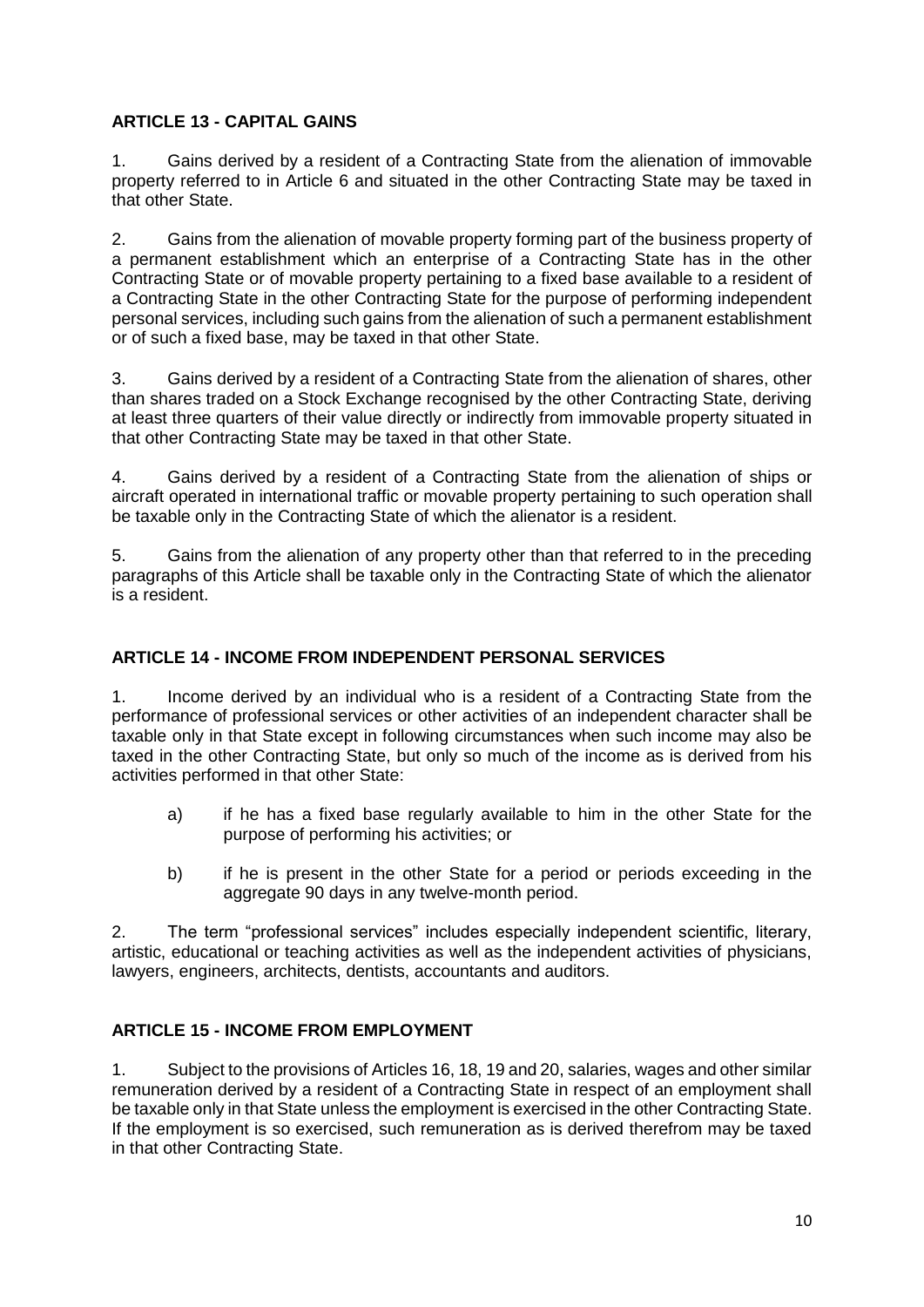2. Notwithstanding the provisions of paragraph 1, remuneration derived by a resident of a Contracting State in respect of an employment exercised in the other Contracting State shall be taxable only in the first-mentioned Contracting State if:

- a) the recipient is present in the other Contracting State for a period or periods not exceeding in the aggregate 183 days in any twelve-month period; and
- b) the remuneration is paid by, or on behalf of, an employer who is not a resident of the other Contracting State; and
- c) the remuneration is not borne by a permanent establishment or a fixed base which the employer has in the other Contracting State.

3. Notwithstanding the provisions of paragraphs 1 and 2, remuneration in respect of an employment exercised aboard a ship or aircraft operated in international traffic by an enterprise of a Contracting State shall be taxable only in that State. However, if the remuneration is derived by a resident of the other Contracting State, it may also be taxed in that other State.

## **ARTICLE 16 - DIRECTORS' FEES**

Directors' fees and other similar payments derived by a resident of a Contracting State in his capacity as a member of the board of directors or a similar body of a company which is a resident of the other Contracting State may be taxed in that other Contracting State.

## **ARTICLE 17 - INCOME OF ARTISTES AND SPORTSMEN**

1. Notwithstanding the provisions of Articles 14 and 15, income derived by a resident of a Contracting State as an entertainer such as a theatre, motion picture, radio or television artiste, or a musician, or as a sportsman, from his personal activities as such exercised in the other Contracting State, may be taxed in that other State.

2. Where income in respect of personal activities exercised by an entertainer or a sportsman in his capacity as such accrues not to the entertainer or sportsman himself but to another person, that income may, notwithstanding the provisions of Articles 7, 14 and 15, be taxed in the Contracting State in which the activities of the entertainer or sportsman are exercised.

3. Notwithstanding the provisions of paragraphs 1 and 2, income derived by an entertainer or a sportsman who is a resident of a Contracting State from his personal activities as such exercised in the other Contracting State shall be taxable only in the first-mentioned Contracting State, if the activities in the other Contracting State are financed wholly or substantially by the first-mentioned Contracting State, including any of its political subdivisions, local authorities or statutory bodies.

## **ARTICLE 18 - PENSIONS**

Subject to the provisions of paragraph 2 of Article 19, pensions and other similar remuneration paid to a resident of a Contracting State in consideration of past employment shall be taxable only in that State.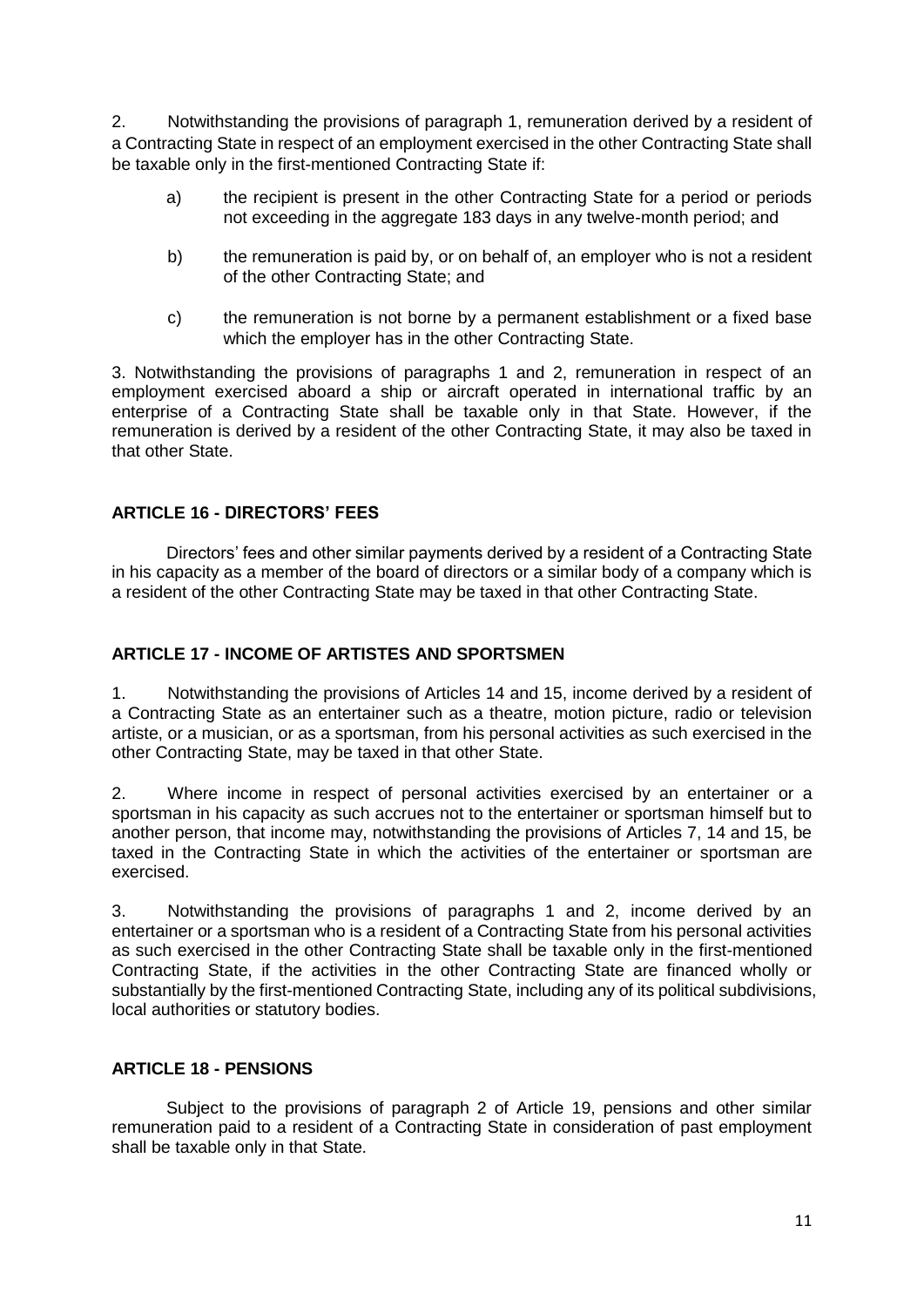## **ARTICLE 19 - GOVERNMENT SERVICE**

- 1.
- a) Salaries, wages and other similar remuneration, other than a pension, paid by or on behalf of a Contracting State, or a political subdivision or a local authority thereof to an individual in respect of services rendered to that State or subdivision, authority shall be taxable only in that State.
- b) However, such salaries, wages and other similar remuneration shall be taxable only in the other Contracting State if the services are rendered in that State and the individual is a resident of that State who:
	- (i) is a national of that State; or
	- (ii) did not become a resident of that State solely for the purpose of rendering the services.
- 2.
- a) Any pension paid by, or out of funds created by, a Contracting State or a political subdivision or a local authority thereof to an individual in respect of services rendered to that State or subdivision or authority shall be taxable only in that State.
- b) However, such pension shall be taxable only in the other Contracting State if the individual is a resident of, and a national of, that State.

3. The provisions of Articles 15, 16, 17 and 18 shall apply to salaries, wages and other similar remuneration, and to pensions, in respect of services rendered in connection with a business carried on by a Contracting State or a political subdivision or a local authority thereof.

# **ARTICLE 20 - PAYMENTS TO STUDENTS AND APPRENTICES**

Payments which a student or business apprentice who is or was immediately before visiting a Contracting State a resident of the other Contracting State and who is present in the first-mentioned State solely for the purpose of his education or training receives for the purpose of his maintenance, education or training shall not be taxed in that State, provided that such payments arise from sources outside that State.

# **ARTICLE 21 - OTHER INCOME**

Items of income not dealt with in the foregoing Articles of this Agreement and arising in a Contracting State may be taxed in that State.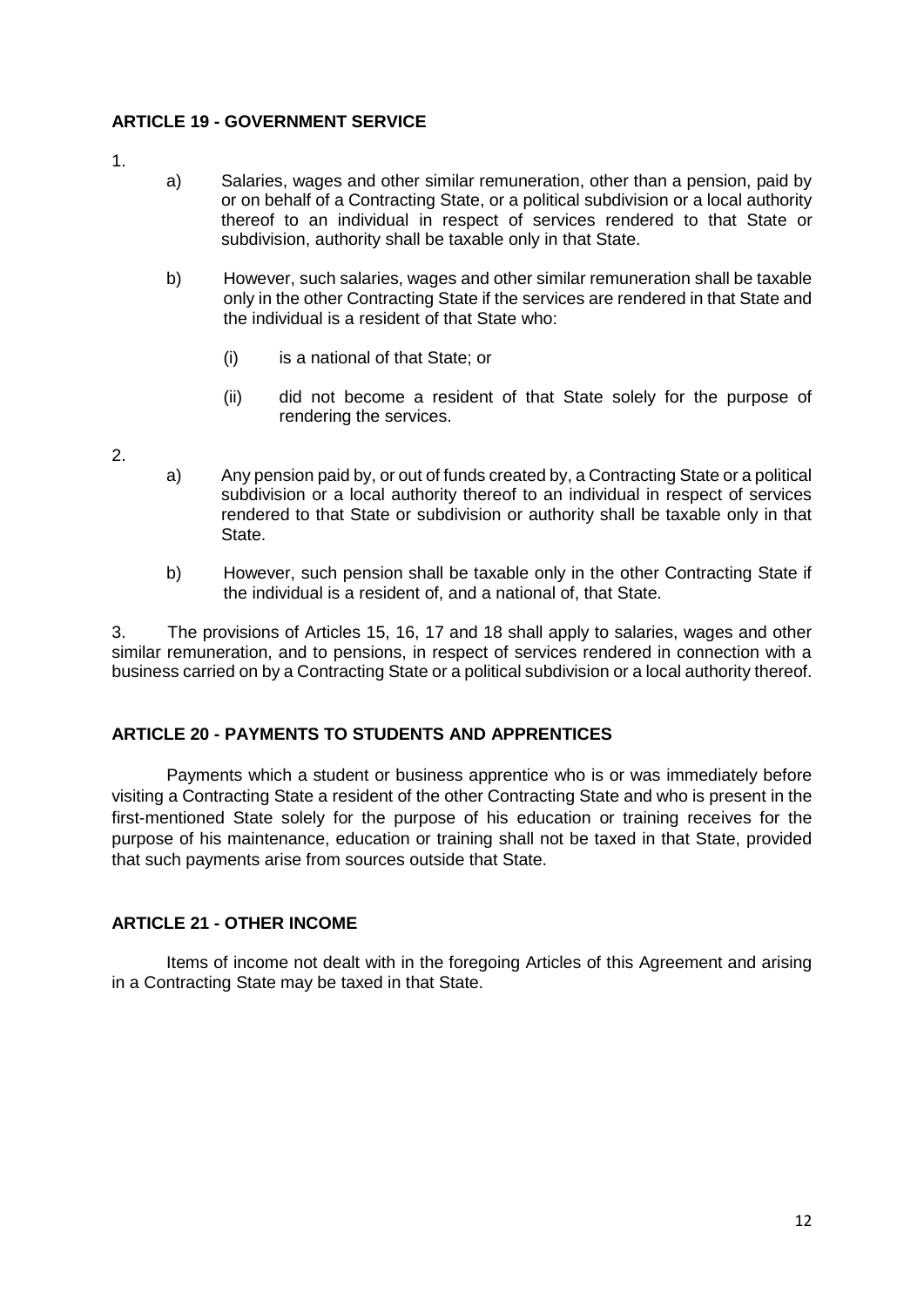## **ARTICLE 22 - LIMITATION OF BENEFITS**

1. Where this Agreement provides (with or without other conditions) that income from sources in the Russian Federation shall be exempt from tax, or taxed at the reduced rate, in the Russian Federation and under the laws in force in Singapore the said income is subject to tax by reference to the amount thereof which is remitted to or received in Singapore and not by reference to the full amount thereof, then the exemption or reduction of tax to be allowed under this Agreement in the Russian Federation shall apply only to so much of the income as is remitted to or received in Singapore.

2. This Agreement shall not apply to any person who became a person covered by the Agreement if the principal goal of such a person is to enjoy the benefits of any reduction in or exemption from tax provided by this Agreement. In no case shall this exclusion apply to any person engaged in real business activity. The competent authorities of the Contracting States shall consult each other on the application of this provision.

# **ARTICLE 23 - METHODS OF ELIMINATION OF DOUBLE TAXATION**

Double taxation shall be eliminated as follows:

1. In Russia:

Where a resident of Russia derives income which, in accordance with the provisions of this Agreement, may be taxed in Singapore, the amount of tax on that income payable in Singapore shall be credited against the tax imposed in Russia. The amount of credit, however, shall not exceed the amount of the tax on that income computed in accordance with the laws and regulations in Russia.

2. In Singapore:

Where a resident of Singapore derives income which, in accordance with the provisions of this Agreement, may be taxed in Russia, the amount of tax on that income payable in Russia shall be credited against the tax imposed in Singapore. The amount of credit, however, shall not exceed the amount of the tax on that income computed in accordance with the laws and regulations in Singapore. Where such income is a dividend paid by a company which is a resident of Russia to a resident of Singapore owning directly or indirectly not less than 10 per cent of the share capital of the firstmentioned company, the credit shall take into account the Russian tax paid by that company on the portion of its profits out of which the dividend is paid.

3. For the purpose of this Article the term "Russian tax" shall be deemed to include the amount of Russian tax which, under the laws of the Russian Federation and in accordance with this Agreement, would have been paid but was not paid according to the Russian laws which provide special incentive measures designed to promote economic development and foreign investments in the Russian Federation. This provision shall apply for the first five years for which the Agreement is effective, but the competent authorities of the Contracting States may consult each other to determine whether this period shall be extended.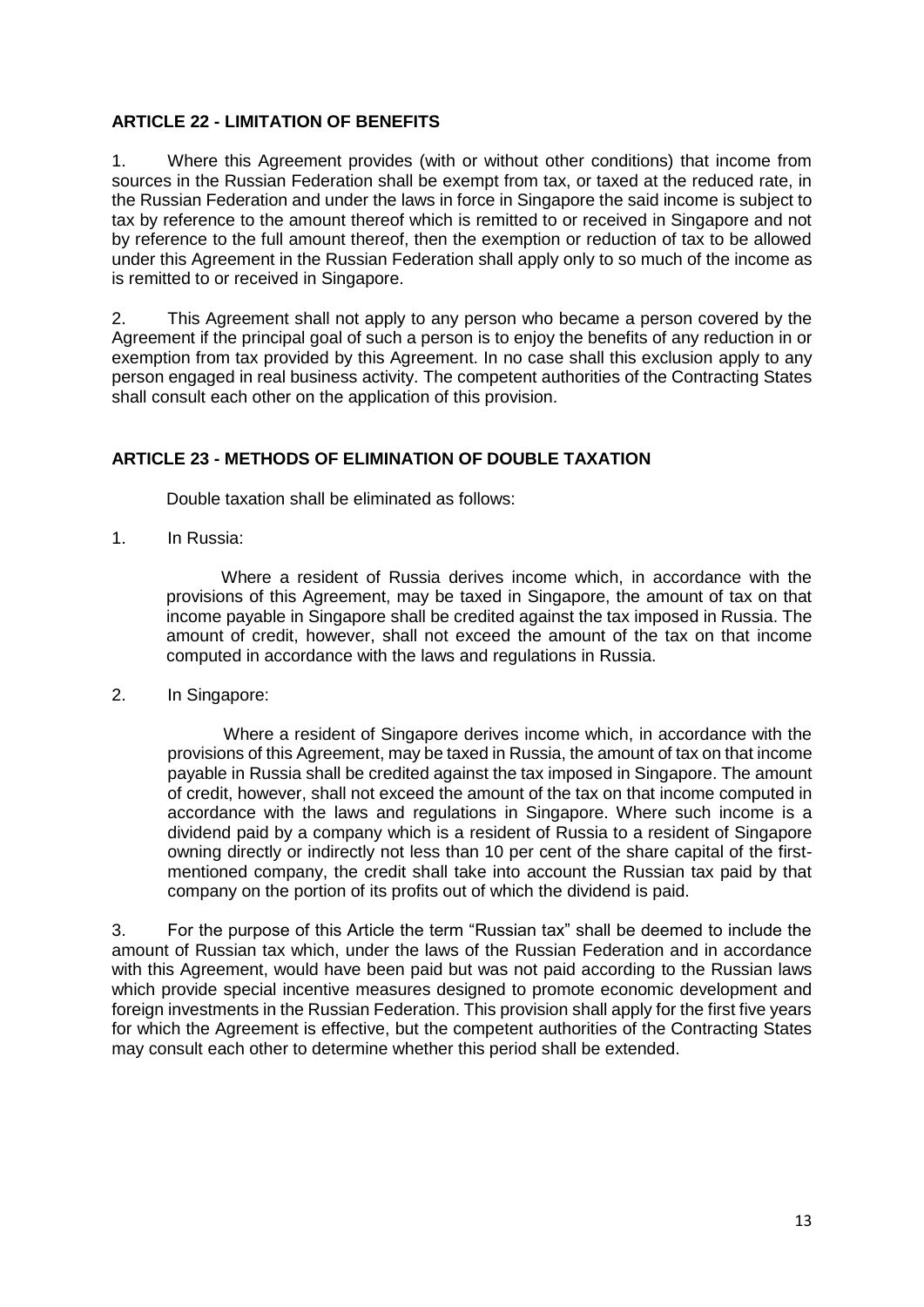# **ARTICLE 24 - NON-DISCRIMINATION**

1. Nationals of a Contracting State shall not be subjected in the other Contracting State to any taxation or any requirement connected therewith which is other or more burdensome than the taxation and connected requirements to which nationals of that other Contracting State in the same circumstances, in particular with respect to residence, are or may be subjected. The provisions of this paragraph shall not be construed as obliging a Contracting State to grant to nationals of the other Contracting State tax benefits granted by special agreements to nationals of a third State.

2. The taxation of a permanent establishment which an enterprise of a Contracting State has in the other Contracting State shall not be less favourably levied in that other Contracting State than the taxation levied on enterprises of that other State carrying on the same activities.

3. Nothing contained in this Article shall be interpreted as obliging a Contracting State to give to individuals not resident in that State the right to any of the personal allowances, reliefs and reductions for tax purposes which are granted to individuals who are residents of that State.

4. Except where the provisions of paragraph 1 of Article 9, paragraph 7 of Article 11, or paragraph 6 of Article 12, apply, interest, royalties and other disbursements paid by an enterprise of a Contracting State to a resident of the other Contracting State shall, for the purpose of determining the taxable profits of such enterprise, be deductible under the same conditions as if they had been paid to a resident of the first-mentioned State.

5. Enterprises of a Contracting State, the capital of which is wholly or partly owned or controlled, directly or indirectly, by one or more residents of the other Contracting State, shall not be subjected in the first-mentioned State to any taxation or any requirement connected therewith which is other or more burdensome than the taxation and connected requirement to which other similar enterprises of the first-mentioned State are or may be subjected.

6. The provisions of this Article shall apply to taxes covered by this Agreement.

# **ARTICLE 25 - MUTUAL AGREEMENT PROCEDURE**

1. Where a person considers that the actions of one or both of the Contracting States result or will result for him in taxation not in accordance with this Agreement, he may, irrespective of the remedies provided by the laws of those States, present his case to the competent authority of the Contracting State of which he is a resident or, if his case comes under the provisions of Article 24, to that of the Contracting State of which he is a national. The case must be presented within three years from the first notification of the action resulting in taxation not in accordance with the provisions of this Agreement.

2. The competent authority shall endeavour, if the objection appears to it to be justified and if it is not itself able to arrive at an appropriate solution, to resolve the case by mutual agreement with the competent authority of the other Contracting State, with a view to the avoidance of taxation not in accordance with the Agreement. Any agreement reached shall be implemented notwithstanding any time limits provided for in the national legislation of the Contracting States.

3. The competent authorities of the Contracting States shall endeavour to resolve by mutual agreement any difficulties or doubts arising as to the interpretation or application of this Agreement. They may also consult together for the elimination of double taxation in cases not provided for in the Agreement.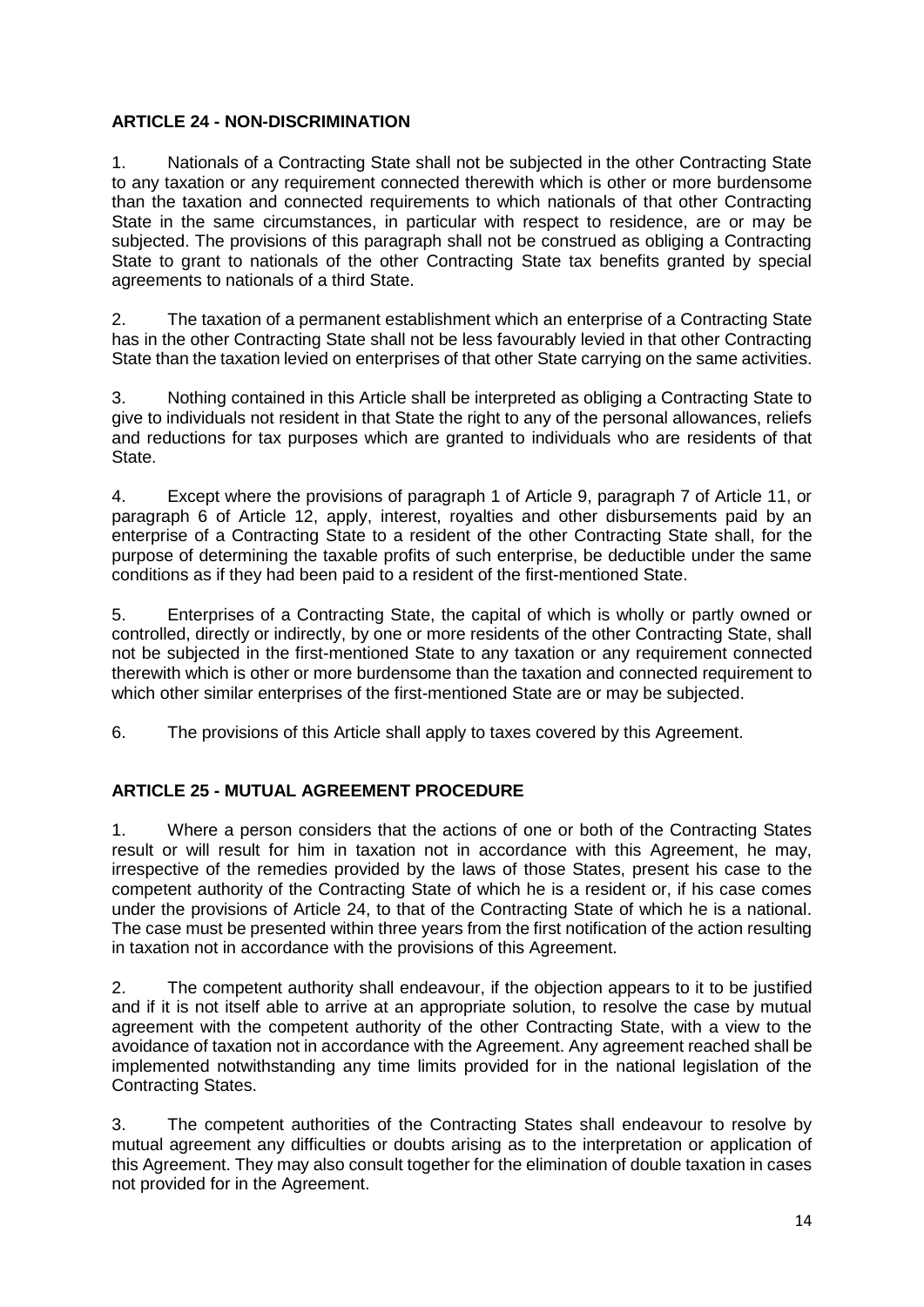4. The competent authorities of the Contracting States may communicate with each other directly for the purpose of reaching an agreement in the sense of the preceding paragraphs.

## **ARTICLE 26 - EXCHANGE OF INFORMATION**

1. The competent authorities of the Contracting States shall exchange such information as is necessary for carrying out the provisions of this Agreement and of the laws of the Contracting States concerning taxes covered by this Agreement insofar as the taxation thereunder is not contrary to the Agreement. Any information received by a Contracting State shall be treated as confidential in the same manner as information obtained under the laws of that State and shall be disclosed only to persons or authorities (including courts and administrative bodies) involved in the assessment or collection of, the enforcement or prosecution in respect of, or the determination of appeals in relation to, the taxes covered by the Agreement. Such persons or authorities shall use the information only for such purposes. They may disclose the information in public court proceedings or in judicial decisions.

2. In no case shall the provisions of paragraph 1 be construed so as to impose on a Contracting State the obligation:

- a) to carry out administrative measures at variance with the laws and administrative practice of that or of the other Contracting State;
- b) to supply information which is not obtainable under the laws or in the normal course of the administration of that or of the other Contracting State;
- c) to supply information which would disclose any trade, business, industrial, commercial or professional secret or trade process, or information, the disclosure of which would be contrary to public policy.

## **ARTICLE 27 - MEMBERS OF DIPLOMATIC MISSIONS AND CONSULAR POSTS**

Nothing in this Agreement shall affect the fiscal privileges of members of diplomatic missions and consular posts, who are provided with such privileges under the rules of general international law or under the provisions of special agreements.

## **ARTICLE 28 - ENTRY INTO FORCE**

Each of the Contracting States shall notify to the other in writing through diplomatic channels the completion of the internal procedures required by the law of that Contracting State for the bringing into force of this Agreement. This Agreement shall enter into force on the date of the later of these notifications and its provisions shall have effect in respect of income derived on or after the first day of January of the calendar year following that of the entry into force of the Agreement.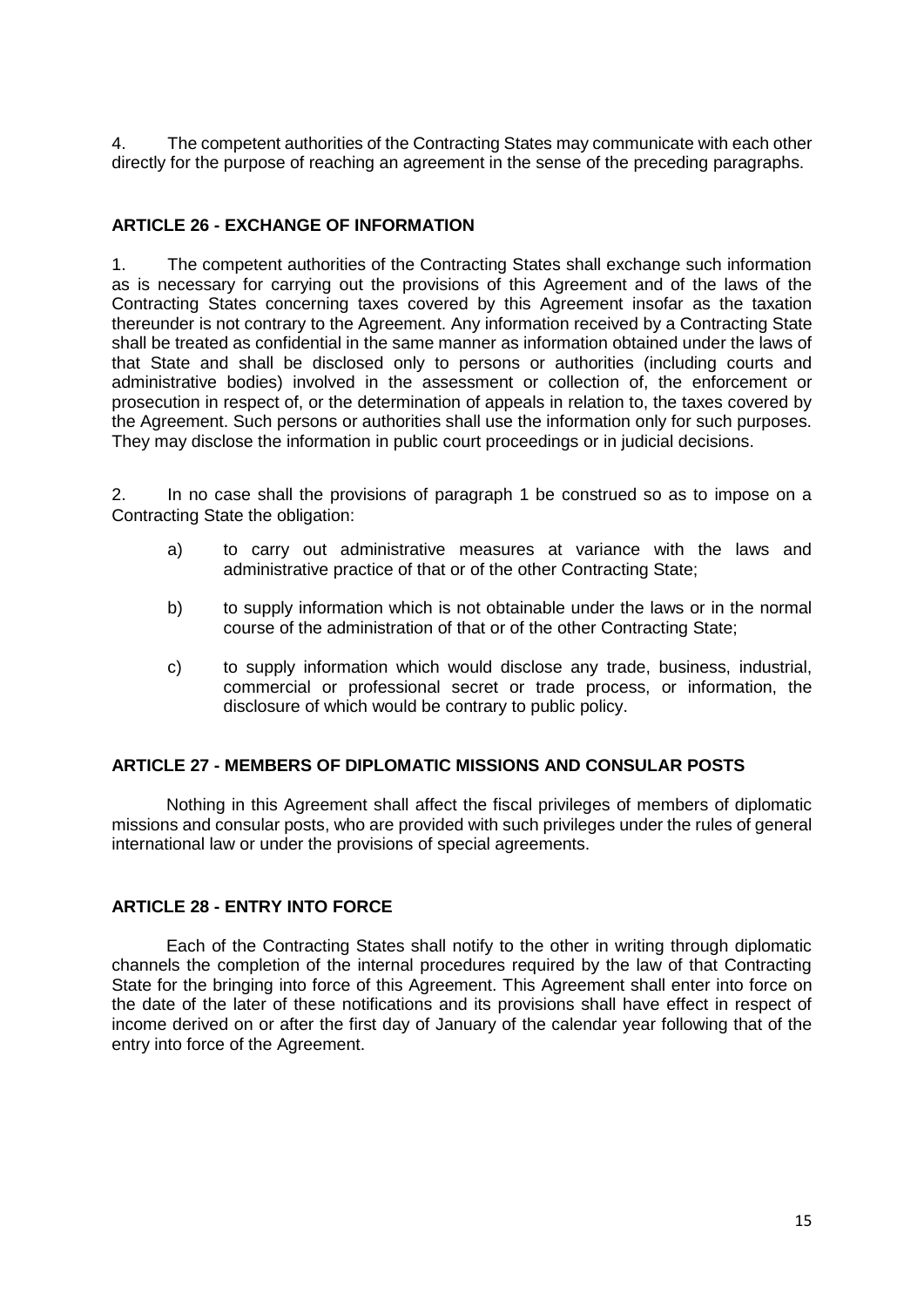#### **ARTICLE 29 - TERMINATION**

This Agreement shall remain in force indefinitely but either of the Contracting States may terminate the Agreement through diplomatic channels, by giving to the other Contracting State written notice of termination at least six months before the end of any calendar year after the expiration of five years from the date on which the Agreement enters into force. In such event, the Agreement shall cease to have effect in respect of income derived on or after the first day of January of the calendar year next following that in which the notice of termination is given.

DONE at Moscow, this 9th day of September 2002 in duplicate, in the Russian and English languages, both texts being equally authentic.

FOR THE GOVERNMENT OF THE REPUBLIC OF SINGAPORE FOR THE GOVERNMENT OF THE RUSSIAN FEDERATION

BILAHARI KAUSIKAN SECOND PERMANENT SECRETARY FOR FOREIGN AFFAIRS

SERGEI SHATALOV FIRST DEPUTY MINISTER FOR FINANCE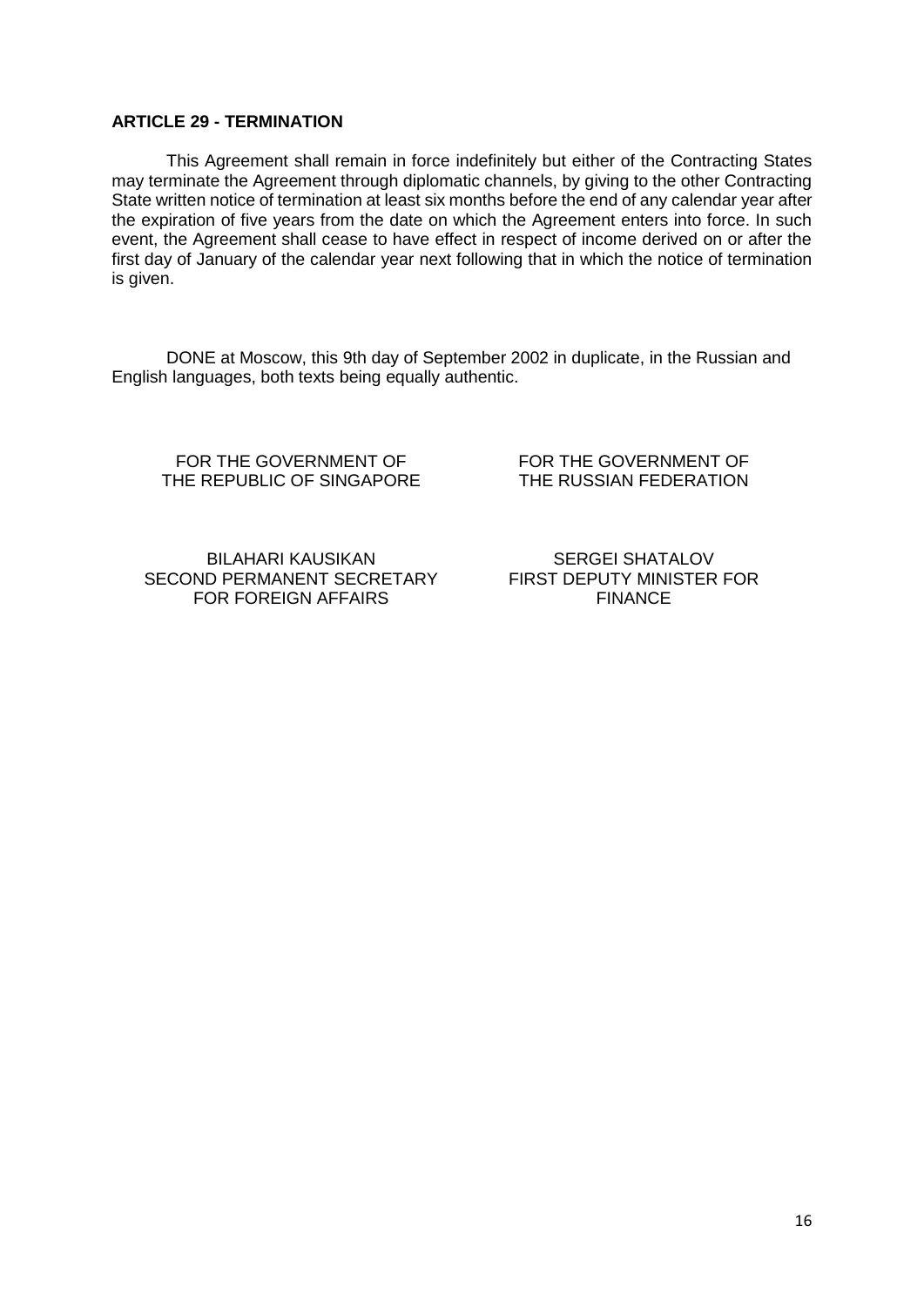## **PROTOCOL (2002)**

At the moment of signing the Agreement for avoidance of double taxation and the prevention of fiscal evasion with respect to taxes on income, this day concluded between the Government of the Republic of Singapore and the Government of the Republic of the Russian Federation, the undersigned have agreed that the following provisions shall form an integral part of the Agreement:

#### 1. ad paragraphs 1 and 3 and Articles 4 and 17:

The term "statutory body" referred to in paragraphs 1 and 3 and Articles 4 and 17 means a body constituted by any statute of a Contracting State and performing functions which would otherwise be performed by the Government of that Contracting State.

#### 2. ad paragraphs 2 and 3 and Articles 10 and 11:

The term "Government" includes:

- a) in the case of the Russian Federation,
	- (i) the Central Bank of the Russian Federation and institutions wholly or mainly owned by the Central Bank of the Russian Federation;
	- (ii) any statutory body or any institution wholly or mainly owned by the Government of the Russian Federation as may be agreed from time to time between the competent authorities of the Contracting States;
- b) in the case of Singapore,
	- (i) the Monetary Authority of Singapore and the Board of Commissioners of Currency;
	- (ii) the Government of Singapore Investment Corporation Pte. Ltd.;
	- (iii) any statutory body or any institution wholly or mainly owned by the Government of Singapore as may be agreed from time to time between the competent authorities of the Contracting States.

## 3. ad Article 10:

1. Under the current Singapore laws, where dividends are paid by a company which is a resident of Singapore to a resident of the Russian Federation who is the beneficial owner of such dividends, there is no tax in Singapore which is chargeable on dividends in addition to the tax chargeable in respect of the profits or income of the company. Under the full imputation system adopted, the tax deductible from dividends is a tax on the profits or income of the company and not a tax on dividends within the meaning of Article 10.

2. If, subsequent to the signing of this Agreement, Singapore imposes a tax on dividends in addition to the tax chargeable in respect of the profits or income of a company which is a resident of Singapore, such tax may be charged but the tax so charged on the dividends derived by a resident of the Russian Federation who is the beneficial owner of such dividends shall be in accordance with the provisions of paragraph 2 of Article 10.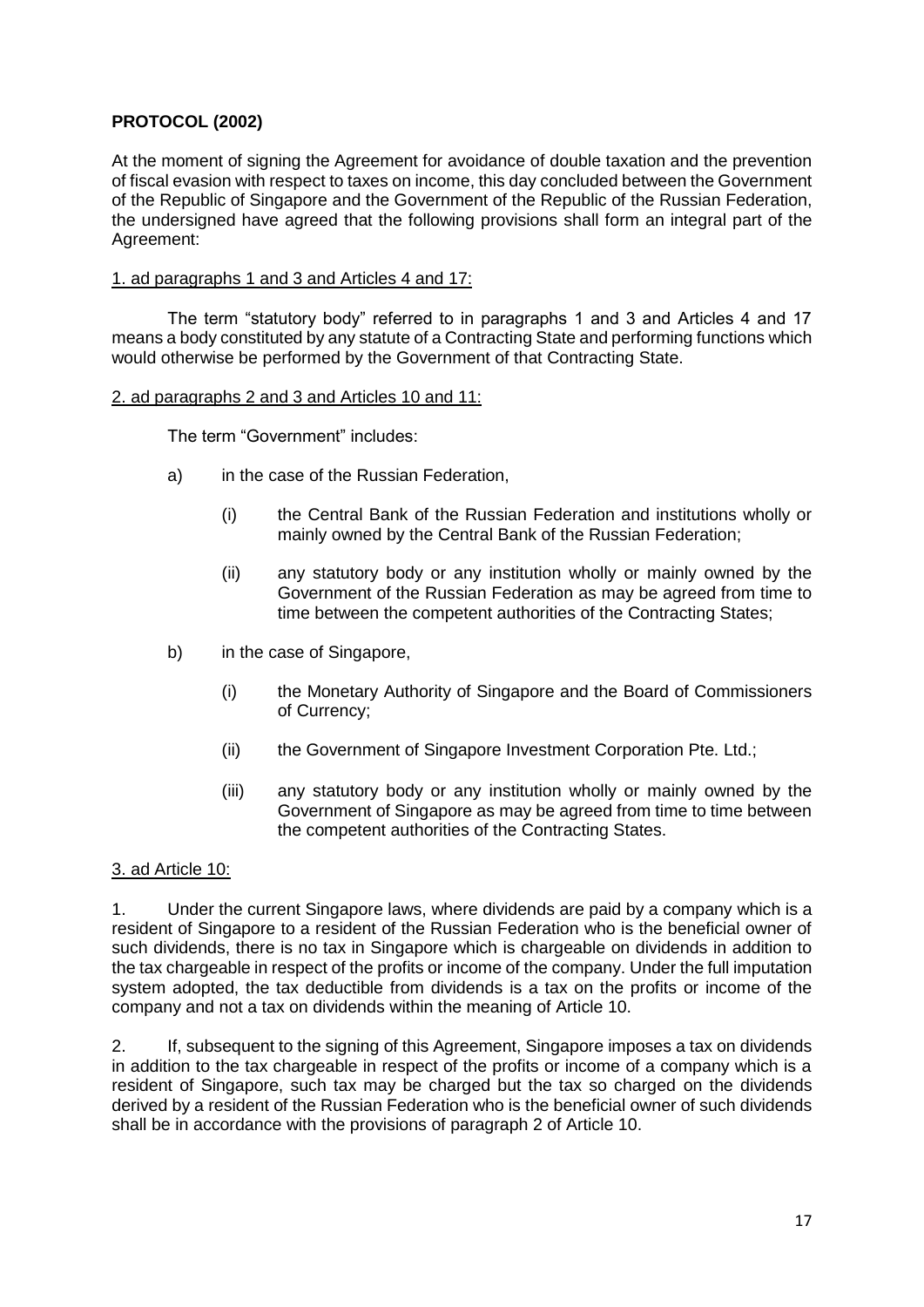#### 4. ad Article 17:

For the purpose of paragraph 2 of Article 17, "income in respect of personal activities exercised by an entertainer or a sportsman in his capacity as such accrues not to entertainer or sportsman himself but to another person" refers also to income derived by an enterprise of a Contracting State from providing the services of entertainers or sportsmen in the other Contracting State.

#### 5. ad Article 19:

The term "Contracting State" includes the Government of that Contracting State or any statutory body.

#### 6. ad Article 22:

The limitation under paragraph 1 of Article 22 does not apply to income derived by the Government of Singapore or any person approved by the competent authority of Singapore for the purpose of this paragraph.

#### 7. ad Article 24:

1. Nothing in Article 24 shall be construed as obliging a Contracting State to grant to nationals of the other Contracting State those personal allowances, reliefs and reductions for tax purposes which it grants to its own nationals who are not resident of that State.

2. Granting by the Republic of Singapore of tax incentives to its nationals according to the provisions of Part XIIIB of the Economic Expansion Incentives (Relief from Income Tax) Act and Section 42A of the Income Tax Act shall not be construed as discrimination under Article 24.

DONE at Moscow, this 9th day of September 2002 in duplicate, in the Russian and English languages, both texts being equally authentic.

FOR THE GOVERNMENT OF THE REPUBLIC OF SINGAPORE FOR THE GOVERNMENT OF THE RUSSIAN FEDERATION

BILAHARI KAUSIKAN SECOND PERMANENT SECRETARY FOR FOREIGN AFFAIRS

SERGEI SHATALOV FIRST DEPUTY MINISTER FOR FINANCE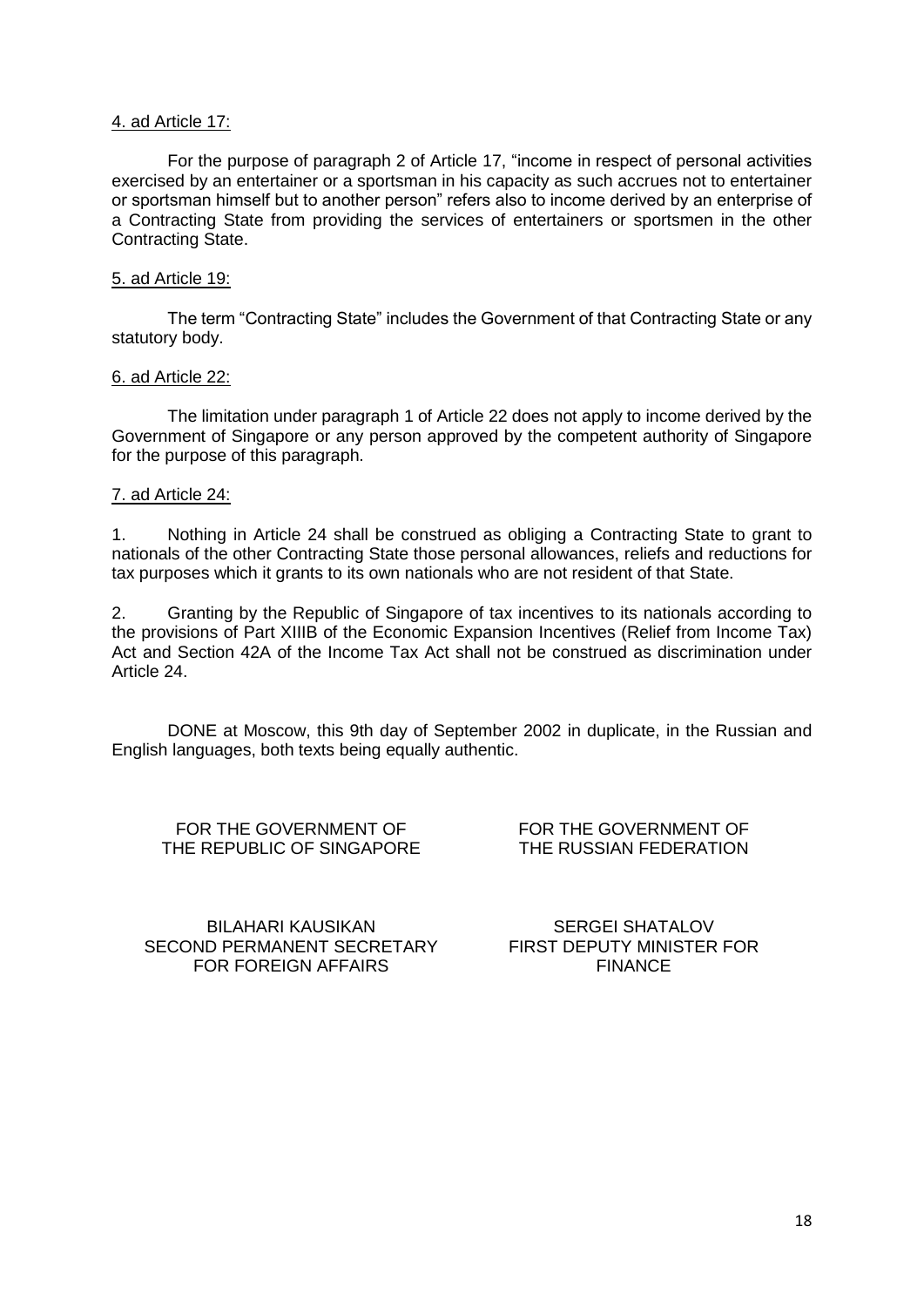# **ANNEX A**

# **Effects of the MLI on this Agreement**

## **1. Deletion and replacement of Preamble**

The Preamble of this Agreement is deleted and replaced by the following Preamble:

"The Government of the Republic of Singapore and the Government of the Russian Federation,

Intending to eliminate double taxation with respect to the taxes covered by this Agreement without creating opportunities for non-taxation or reduced taxation through tax evasion or avoidance (including through treaty-shopping arrangements aimed at obtaining reliefs provided in this Agreement for the indirect benefit of residents of third jurisdictions), and with a view to promote economic cooperation between the two countries,

Have agreed as follows:".

## **2. Amendment of Article 10**

Paragraph 9 of Article 10 (Dividends) of the Agreement is deleted.

# **3. Amendment of Article 11**

Paragraph 6 of Article 11 (Interest) of the Agreement is deleted.

# **4. Amendment of Article 12**

Paragraph 7 of Article 12 (Royalties) of the Agreement is deleted.

## **5. Deletion of Article 22**

Article 22 (Limitation of Benefits) of the Agreement is deleted.

## **6. New Article 27A**

The following new Article 27A is inserted immediately after Article 27 (Members of Diplomatic Missions and Consular Posts):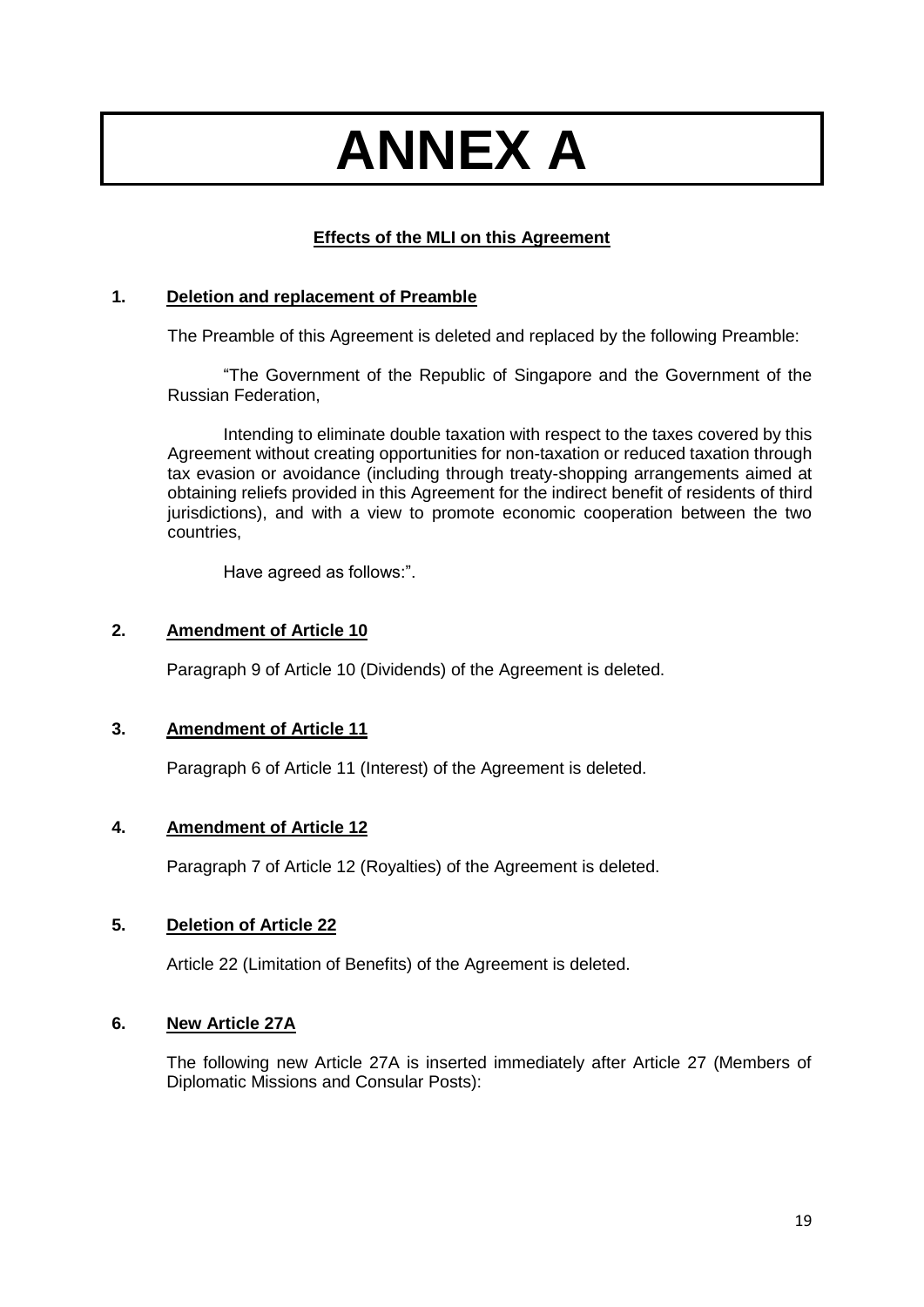## "**ARTICLE 27A - PREVENTION OF TREATY ABUSE**

Notwithstanding any provisions of this Agreement, a benefit under this Agreement shall not be granted in respect of an item of income or capital if it is reasonable to conclude, having regard to all relevant facts and circumstances, that obtaining that benefit was one of the principal purposes of any arrangement or transaction that resulted directly or indirectly in that benefit, unless it is established that granting that benefit in these circumstances would be in accordance with the object and purpose of the relevant provisions of this Agreement.".

## **7. Entry into effect of the MLI**

The effects of the MLI on this Agreement, as laid out in this Annex, shall have effect in Singapore:

- (a) with respect to taxes withheld at source, in respect of amounts paid, deemed paid or liable to be paid (whichever is the earliest), on or after 1 January 2021; and
- (b) with respect to taxes other than those withheld at source, where the income is derived or received in a basis period beginning on or after 30 November 2020.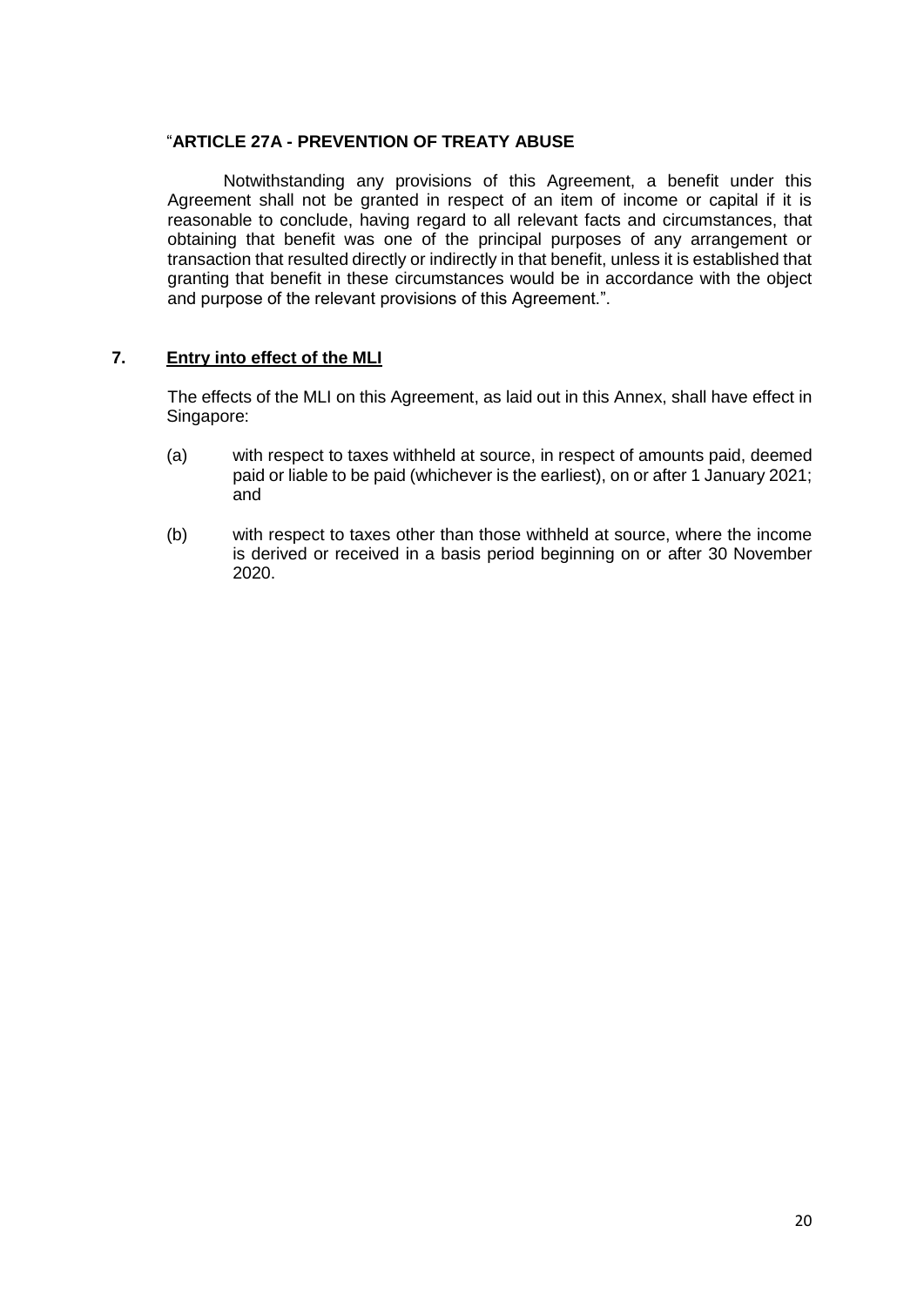# **ANNEX B**

## **PROTOCOL**

#### **TO AMEND THE AGREEMENT BETWEEN THE GOVERNMENT OF THE RUSSIAN FEDERATION AND THE GOVERNMENT OF THE REPUBLIC OF SINGAPORE FOR THE AVOIDANCE OF DOUBLE TAXATION AND THE PREVENTION OF FISCAL EVASION WITH RESPECT TO TAXES ON INCOME**

The Government of the Russian Federation and the Government of the Republic of Singapore, desiring to conclude a Protocol to amend the Agreement between the Government of the Russian Federation and the Government of the Republic of Singapore for the avoidance of double taxation and the prevention of fiscal evasion with respect to taxes on income, with Protocol, signed at Moscow on  $9<sup>th</sup>$  September 2002 (hereinafter referred to as "the Agreement"),

have agreed as follows:

# **ARTICLE I**

With respect to Article 2 "Taxes Covered" of the Agreement, paragraph 3a) shall be deleted and replaced by the following:

- "a) in the case of the Russian Federation:
	- (i) the tax on profit of organisations;<br>(ii) the tax on income of individuals
	- the tax on income of individuals

(hereinafter referred to as "Russian tax");"

## **ARTICLE II**

With respect to Article 3 "General Definitions" of the Agreement, paragraph 1c) shall be deleted and replaced by the following:

"c) the term "Singapore" means the Republic of Singapore and, when used in a geographical sense, includes its land territory, internal waters and territorial sea, as well as any maritime area situated beyond the territorial sea which has been or might in the future be designated under its national law, in accordance with international law, as an area within which Singapore may exercise sovereign rights or jurisdiction with regards to the sea, the sea-bed, the subsoil and the natural resources;"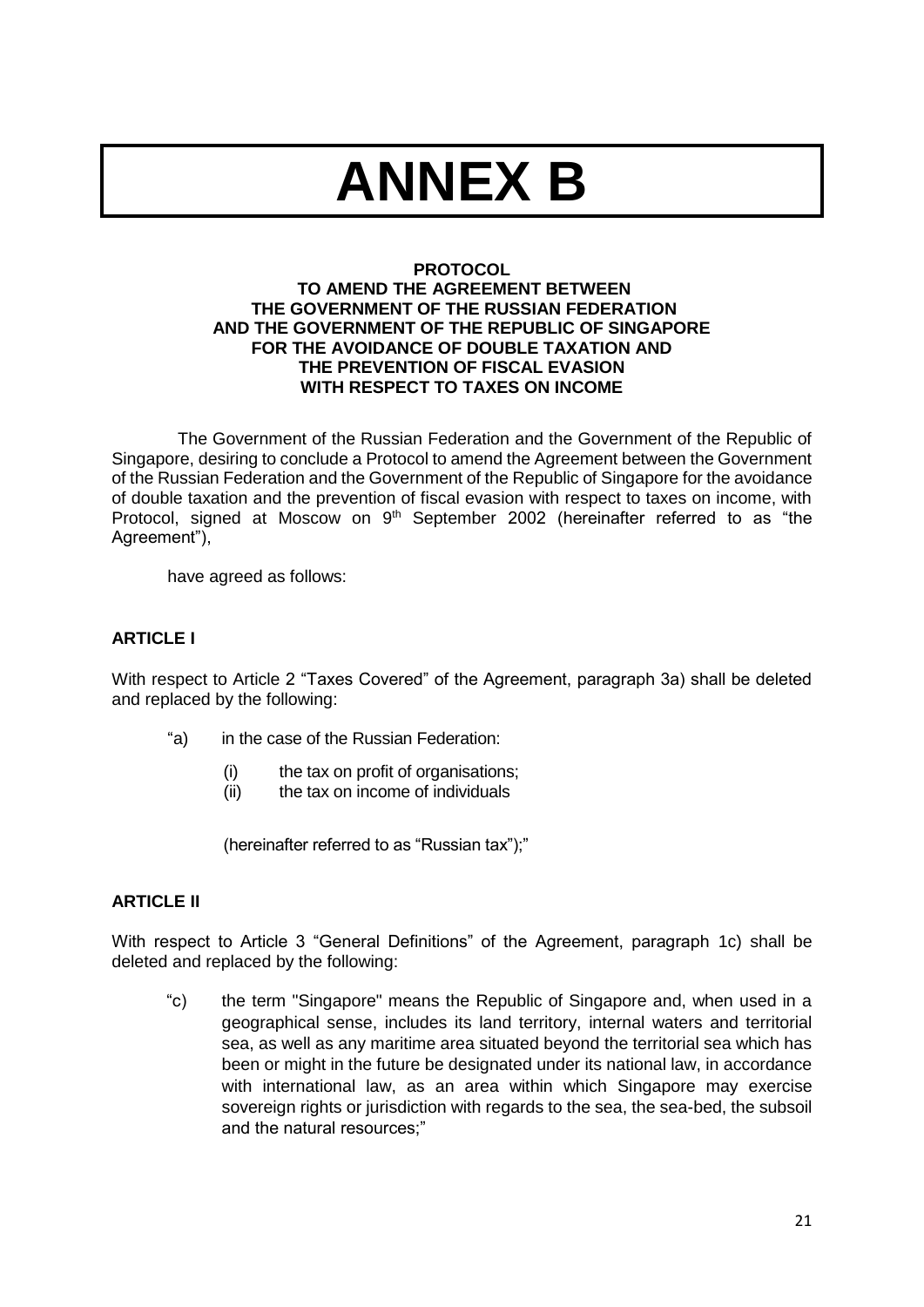# **ARTICLE III**

With respect to Article 5 "Permanent Establishment" of the Agreement, paragraphs 2g) and 2h) shall be deleted and replaced by the following:

- "g) a building site, construction, installation or assembly project or supervisory activities in connection therewith, but only if such site, project or activities lasts more than 12 months;
- h) the furnishing of services, including consultancy services, by an enterprise of a Contracting State through employees or other personnel engaged by the enterprise for such purpose, but only if activities of that nature continue (for the same or a connected project) within the other Contracting State for a period or periods aggregating more than 183 days in any 12-month period."

# **ARTICLE IV**

Article 10 "Dividends" of the Agreement shall be deleted and replaced by the following:

## **"ARTICLE 10 - DIVIDENDS**

1. Dividends paid by a company which is a resident of a Contracting State or distributions paid by a real estate investment fund established under the laws of a Contracting State to a resident of the other Contracting State may be taxed in that other State.

2. However, dividends paid by a company which is a resident of a Contracting State or distributions paid by a real estate investment fund established under the laws of a Contracting State may also be taxed in that State according to the laws of that State, but if the beneficial owner of the dividends or distributions is a resident of the other Contracting State, the tax so charged shall not exceed:

- a) in the case of dividends:
	- (i) 5 per cent of the gross amount of the dividends if the beneficial owner of the dividends is a company which holds directly at least 15 per cent of the capital of the company paying the dividends;
	- (ii) 10 per cent of the gross amount of the dividends in all other cases;
- b) in the case of distributions paid by the real estate investment fund:

10 per cent of the gross amount of the distributions.

3. Notwithstanding the provisions of paragraph 2, dividends or distributions arising in a Contracting State and paid to the Government of the other Contracting State shall be exempt from tax in the first-mentioned Contracting State.

- 4. For the purpose of paragraph 3, the term "Government" includes:
	- a) in the case of Singapore: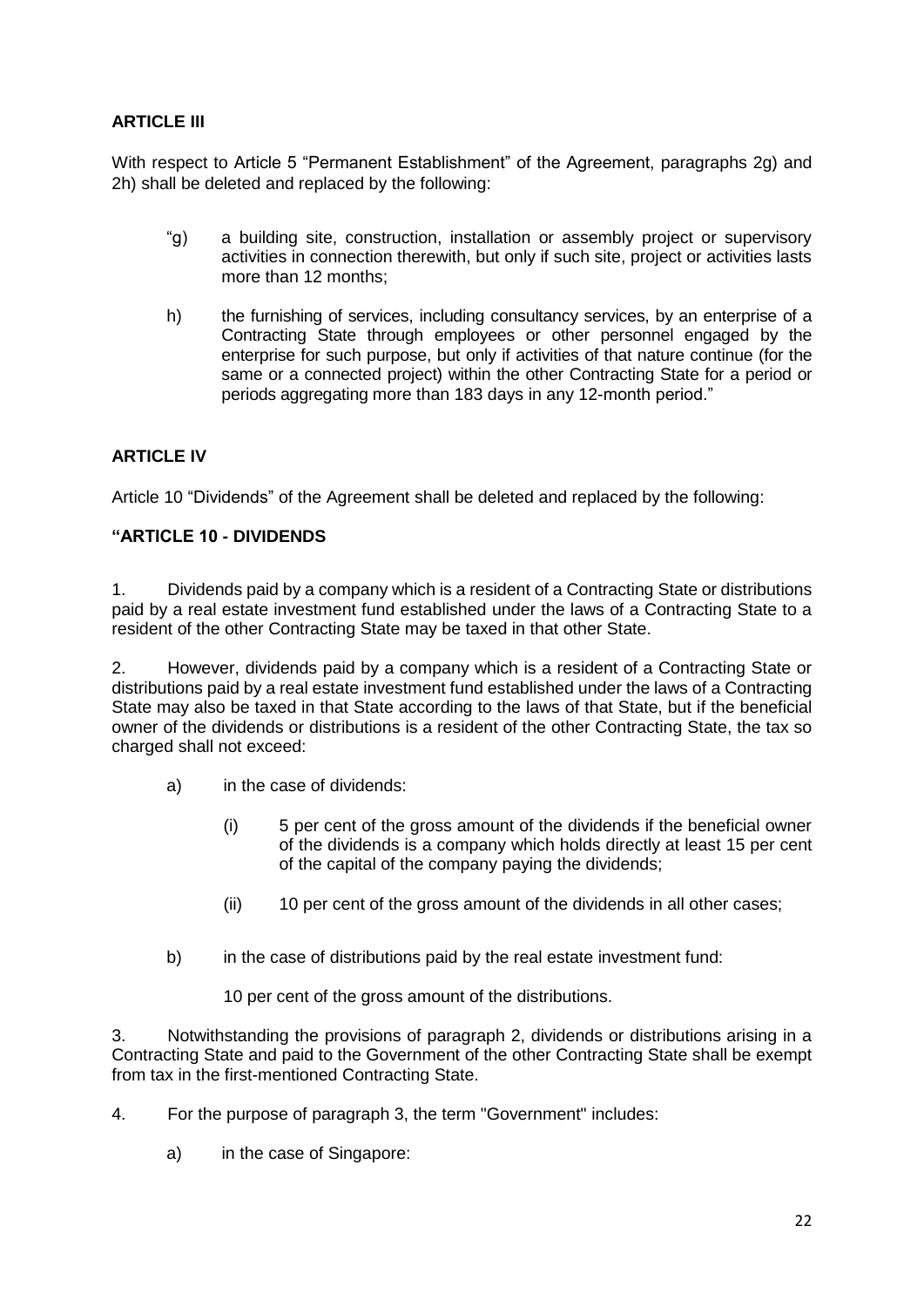- (i) the Monetary Authority of Singapore;
- (ii) GIC Private Limited; and
- (iii) any statutory body or any institution wholly or mainly owned by the Government of Singapore as may be agreed from time to time between the competent authorities of the Contracting States;
- b) in the case of the Russian Federation:
	- (i) the Central Bank of the Russian Federation and institutions wholly or mainly owned by the Central Bank of the Russian Federation; and
	- (ii) any statutory body or any institution wholly or mainly owned by the Government of the Russian Federation as may be agreed from time to time between the competent authorities of the Contracting States.

5. The term "dividends" as used in this Article means income from shares, or other rights, not being debt claims, participating in profits, as well as income from other corporate rights which is subjected to the same taxation treatment as income from shares by the taxation laws of the Contracting State of which the company making the distribution is a resident. The term "shares" as used in this Article shall include depository receipts thereof. For the purposes of paragraphs 7, 8 and 9 of this Article, the term "dividends" also includes distributions within the meaning of subparagraph b) of paragraph 2 of this Article and reference to a company shall be read as including reference to a real estate investment fund as appropriate.

- 6. The term "real estate investment fund" as used in this Article means:
	- a) in the case of Singapore, a trust that is constituted as a collective investment scheme authorised under section 286 of the Securities and Futures Act (Cap. 289) and listed on the Singapore Exchange, and that invests or proposes to invest in immovable property and immovable property-related assets;
	- b) in the case of the Russian Federation, a mutual investment fund organised in the Russian Federation primarily for the purpose of investing in immovable property situated in the Russian Federation.

7. The provisions of paragraphs 1 and 2 shall not apply if the beneficial owner of the dividends, being a resident of a Contracting State, carries on business in the other Contracting State of which the company paying the dividends is a resident through a permanent establishment situated therein, or performs in that other State independent personal services from a fixed base situated therein, and the holding in respect of which the dividends are paid is effectively connected with such permanent establishment or fixed base. In such case the provisions of Article 7 or Article 14 of this Agreement, as the case may be, shall apply.

8. Where a company which is a resident of a Contracting State derives profits or income from the other Contracting State, that other State may not impose any tax on the dividends paid by the company, except insofar as such dividends are paid to a resident of that other State or insofar as the holding in respect of which the dividends are paid is effectively connected with a permanent establishment or a fixed base situated in that other State, nor subject the company's undistributed profits to a tax on undistributed profits, even if the dividends paid or the undistributed profits consist wholly or partly of profits or income arising in that other State.

9. The provisions of this Article shall not apply if it was the main purpose of any person concerned with the creation or assignment of the shares, units or other rights in respect of which the dividend is paid to take advantage of this Article by means of that creation or assignment."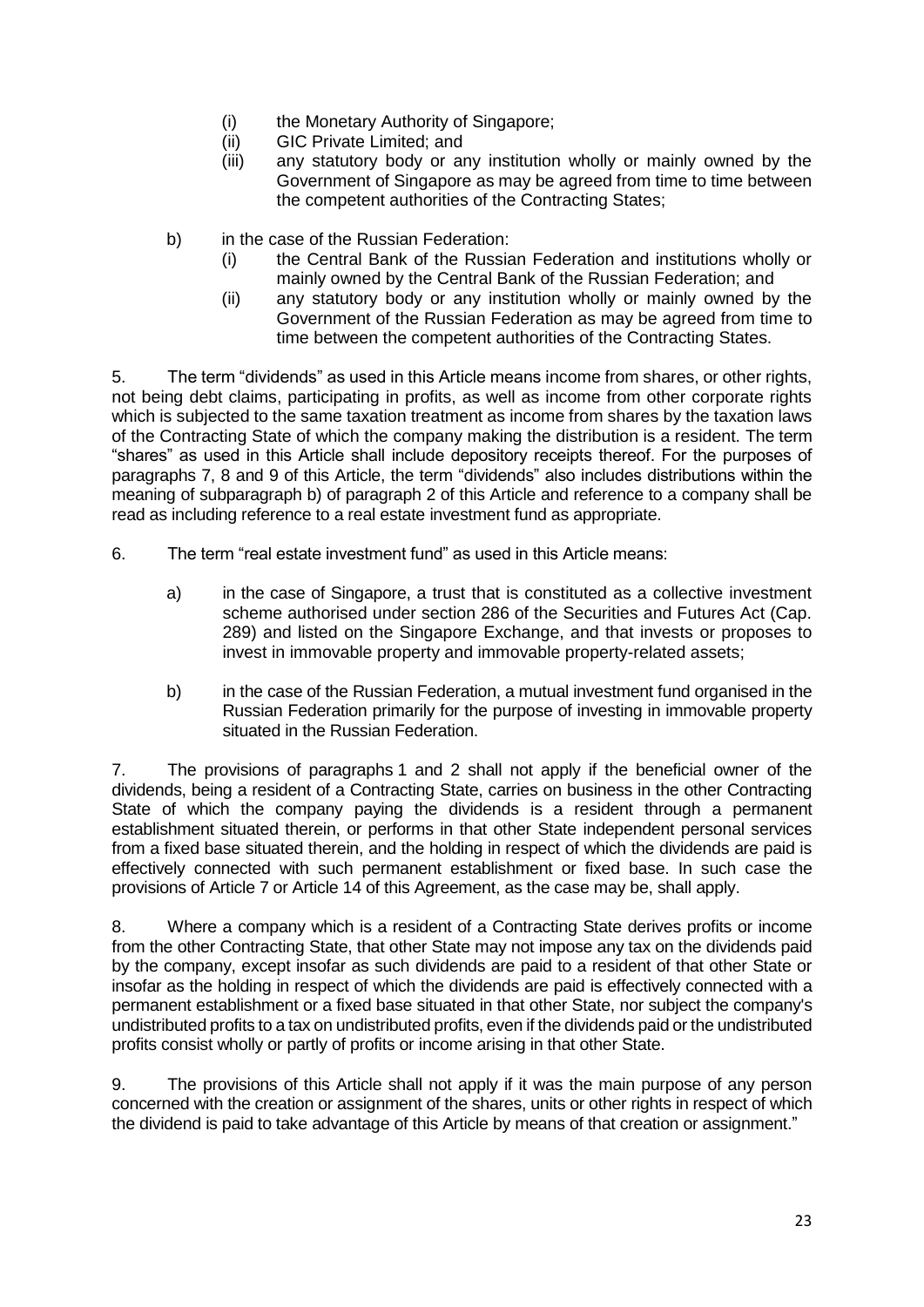# **ARTICLE V**

Article 11 "Interest" of the Agreement shall be deleted and replaced by the following:

# **"ARTICLE 11 - INTEREST**

1. Interest arising in a Contracting State and paid to a resident of the other Contracting State shall be taxable only in that other State.

2. The term "interest" as used in this Article means income from debt-claims of every kind, and in particular, income from government securities, bonds or debentures, including premiums and prizes attaching to such securities, bonds or debentures. Penalty charges for late payment shall not be regarded as interest for the purpose of this Article.

3. The provisions of paragraph 1 shall not apply if the beneficial owner of the interest, being a resident of a Contracting State, carries on business in the other Contracting State in which the interest arises, through a permanent establishment or performs independent personal services from a fixed base situated therein, and the debt-claim in respect of which the interest is paid is effectively connected with such permanent establishment or fixed base. In such case the provisions of Article 7 or Article 14, as the case may be, shall apply.

4. Interest shall be deemed to arise in a Contracting State when the payer is a resident of that Contracting State. Where, however, the person paying the interest, whether he is a resident of a Contracting State or not, has in a Contracting State a permanent establishment or a fixed base in connection with which the indebtedness on which the interest is paid was incurred, and such interest is borne by such permanent establishment or fixed base, then such interest shall be deemed to arise in the Contracting State in which the permanent establishment or fixed base is situated.

5. Where, by reason of a special relationship between the payer and the beneficial owner or between both of them and some other person, the amount of the interest, having regard to the debt claim for which it is paid, exceeds the amount which would have been agreed upon by the payer and the beneficial owner in the absence of such relationship, the provisions of this Article shall apply only to the last-mentioned amount. In such case the excess part of the payments shall remain taxable according to the laws of each Contracting State, due regard being had to the other provisions of this Agreement.

6. The provisions of this Article shall not apply if it was the main purpose of any person concerned with the creation or assignment of the debt-claim in respect of which the interest is paid to take advantage of this Article by means of that creation or assignment."

# **ARTICLE VI**

With respect to Article 12 "Royalties" of the Agreement:

1. Paragraphs 2 and 3 shall be deleted and replaced by the following:

"2. However, such royalties may also be taxed in the Contracting State in which they arise and according to the laws of that State, but if the beneficial owner of the royalties is a resident of the other Contracting State, the tax so charged shall not exceed 5 per cent of the gross amount of the royalties.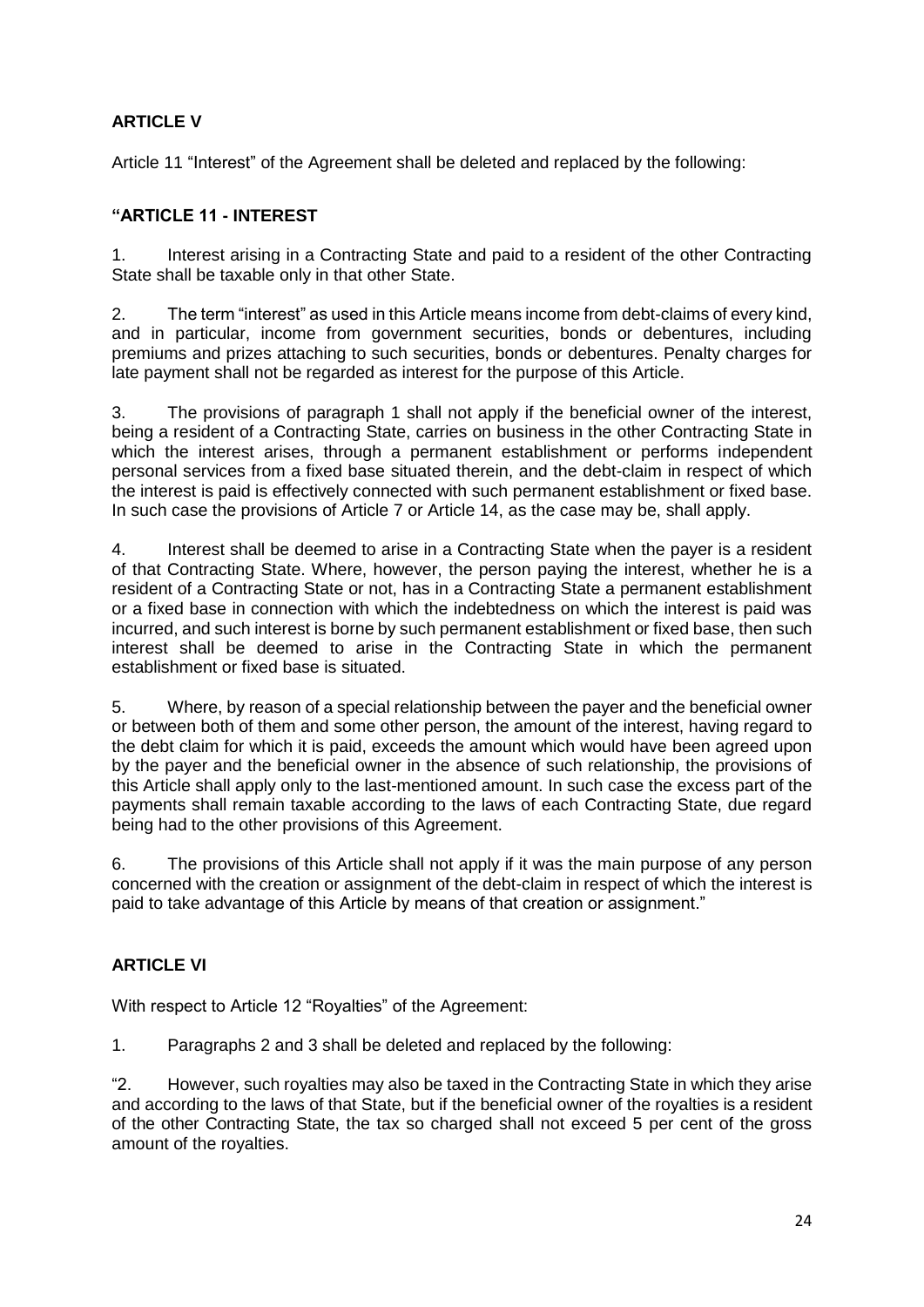3. The term "royalties" as used in this Article means payments of any kind received as a consideration for the use of, or the right to use, any copyright of literary, artistic or scientific work including cinematograph films, or films or tapes used for radio or television broadcasting, any patent, trade mark, design or model, plan, secret formula or process, or for information concerning industrial, commercial or scientific experience."

2. A new paragraph 7 shall be added as follows:

"7. The provisions of this Article shall not apply if it was the main purpose of any person concerned with the creation or assignment of the rights in respect of which the royalties are paid to take advantage of this Article by means of that creation or assignment."

# **ARTICLE VII**

With respect to Article 14 "Independent Personal Services" of the Agreement, paragraph 1b) shall be deleted and replaced by the following:

"b) if his stay in the other Contracting State is for a period or periods exceeding in the aggregate 183 days in any 12-month period."

# **ARTICLE VIII**

Article 18 "Pensions" of the Agreement shall be deleted and replaced by the following:

## "**ARTICLE 18 – PENSIONS**

Subject to the provisions of paragraph 2 of Article 19, pensions and other similar remuneration arising in a Contracting State and paid to a resident of the other Contracting State in consideration of past employment shall be taxable only in the first-mentioned State."

# **ARTICLE IX**

Article 22 "Limitation of Benefits" of the Agreement shall be deleted and replaced by the following:

## "**ARTICLE 22 – LIMITATION OF BENEFITS**

This Agreement shall not apply to any person who became a person covered by the Agreement if the principal goal of such a person is to enjoy the benefits of any reduction in or exemption from tax provided by this Agreement. In no case shall this exclusion apply to any person engaged in real business activity. The competent authorities of the Contracting States shall consult each other on the application of this provision."

## **ARTICLE X**

With respect to Article 24 "Non-discrimination" of the Agreement, paragraph 4 shall be deleted and replaced by the following: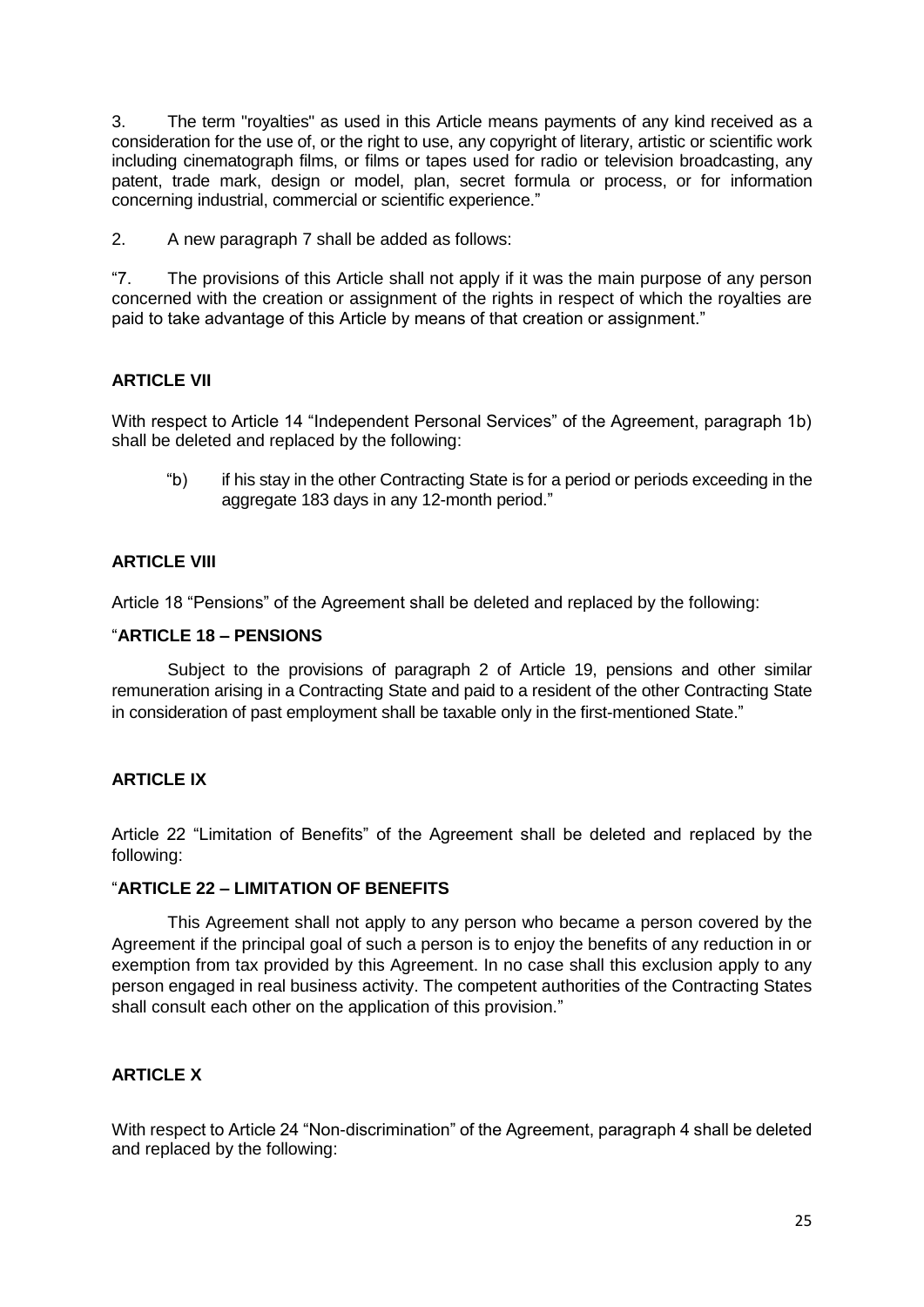"4. Except where the provisions of paragraph 1 of Article 9, paragraph 5 of Article 11, or paragraph 6 of Article 12, apply, interest, royalties and other disbursements paid by an enterprise of a Contracting State to a resident of the other Contracting State shall, for the purpose of determining the taxable profits of such enterprise, be deductible under the same conditions as if they had been paid to a resident of the first-mentioned State."

# **ARTICLE XI**

Article 26 "Exchange of Information" of the Agreement shall be deleted and replaced by the following:

# "**ARTICLE 26 – EXCHANGE OF INFORMATION**

1. The competent authorities of the Contracting States shall exchange such information as is foreseeably relevant for carrying out the provisions of this Agreement or to the administration or enforcement of the domestic laws concerning taxes of every kind and description imposed on behalf of the Contracting States, or of their political subdivisions or local authorities, insofar as the taxation thereunder is not contrary to the Agreement. The exchange of information is not restricted by Articles 1 and 2.

2. Any information received under paragraph 1 by a Contracting State shall be treated as secret in the same manner as information obtained under the domestic laws of that State and shall be disclosed only to persons or authorities (including courts and administrative bodies) concerned with the assessment or collection of, the enforcement or prosecution in respect of, the determination of appeals in relation to the taxes referred to in paragraph 1, or the oversight of the above. Such persons or authorities shall use the information only for such purposes. They may disclose the information in public court proceedings or in judicial decisions.

3. In no case shall the provisions of paragraphs 1 and 2 be construed so as to impose on a Contracting State the obligation:

- a) to carry out administrative measures at variance with the laws and administrative practice of that or of the other Contracting State;
- b) to supply information which is not obtainable under the laws or in the normal course of the administration of that or of the other Contracting State;
- c) to supply information which would disclose any trade, business, industrial, commercial or professional secret or trade process, or information the disclosure of which would be contrary to public policy (ordre public).

4. If information is requested by a Contracting State in accordance with this Article, the other Contracting State shall use its information gathering measures to obtain the requested information, even though that other State may not need such information for its own tax purposes. The obligation contained in the preceding sentence is subject to the limitations of paragraph 3 but in no case shall such limitations be construed to permit a Contracting State to decline to supply information solely because it has no domestic interest in such information.

5. In no case shall the provisions of paragraph 3 be construed to permit a Contracting State to decline to supply information solely because the information is held by a bank, other financial institution, nominee or person acting in an agency or a fiduciary capacity or because it relates to ownership interests in a person."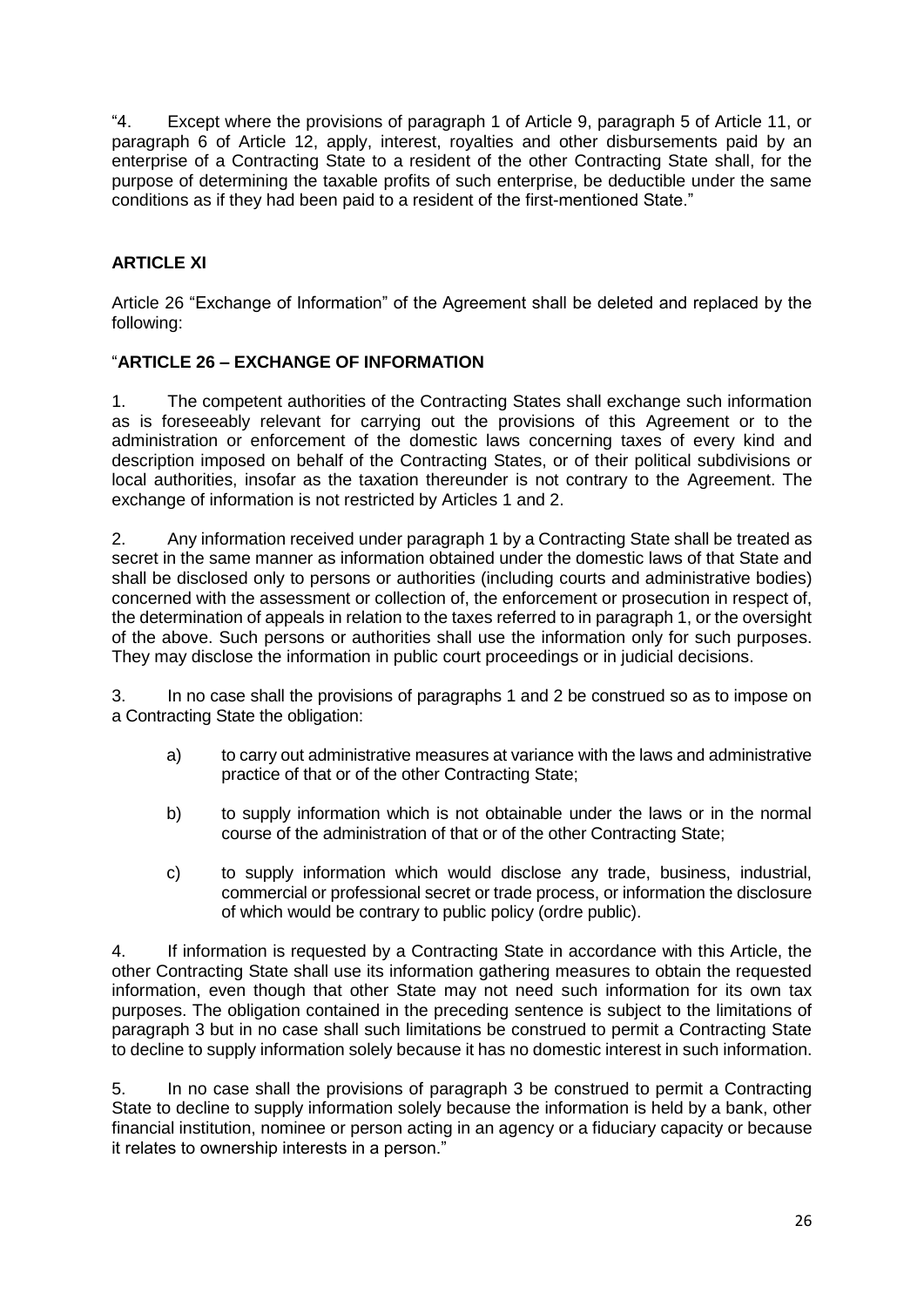# **ARTICLE XII**

With respect to the existing Protocol (2002) to the Agreement:

1. Paragraphs 1, 2 and 3 shall be deleted and replaced by the following:

## "In general:

1. The term "statutory body" means a body constituted by any statute of a Contracting State and performing functions which would otherwise be performed by the Government of that Contracting State.

2. The term "political subdivisions" in this Agreement means, in the case of the Russian Federation, subjects (субъекты) of the Russian Federation, defined as such according to its legislation.

3. For the purposes of this Agreement, any information provided, or a certificate of residence or any other document issued by the competent authority of a Contracting State or its authorised representative shall not require a legalisation or an apostille for the purposes of application in the other Contracting State, including its use in the courts and administrative bodies.

3.1 The term "fixed base" in this Agreement means a fixed place for the purpose of the performance of independent personal services by the individual."

2. Paragraph 6 shall be deleted and replaced by the following:

## "6. ad Article 22:

Article 22 does not apply to income derived by the Government of either Contracting State or any person approved by the competent authority of either Contracting State for the purpose of this paragraph."

# **ARTICLE XIII**

Each of the Contracting States shall notify to the other in writing, through the diplomatic channels, the completion of the procedures required by its domestic law for the entry into force of this Protocol. This Protocol shall enter into force on the date of receipt of the latter of these notifications and its provisions shall have effect:

- a) in Singapore:
	- (i) in respect of taxes withheld at source, on amounts liable to be paid, deemed paid or paid (whichever is the earliest) on or after  $1<sup>st</sup>$  January of the calendar year next following the year in which this Protocol enters into force;
	- (ii) in respect of tax chargeable (other than taxes withheld at source) for any year of assessment beginning on or after 1<sup>st</sup> January in the second calendar year following the year in which this Protocol enters into force; and